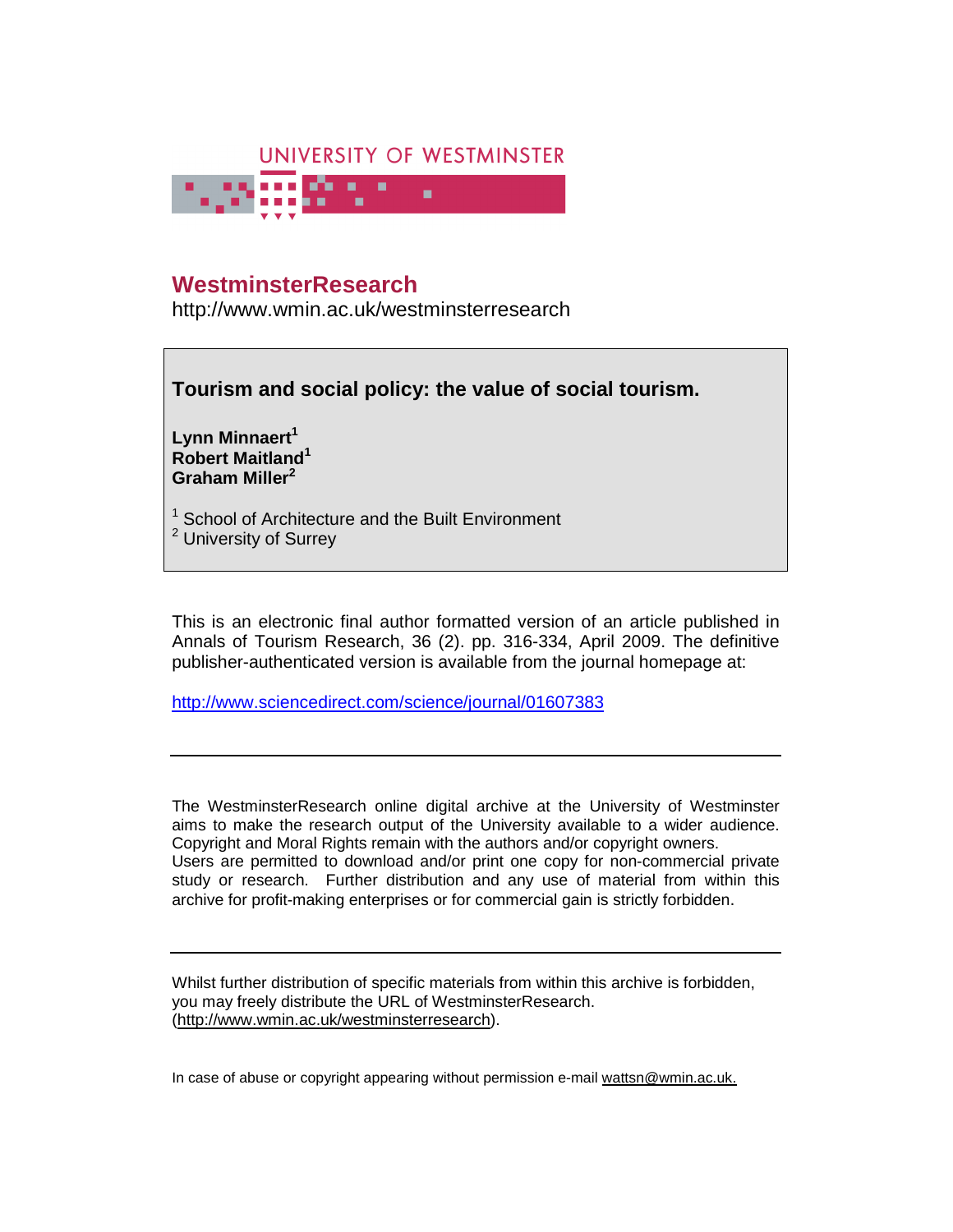# TOURISM AND SOCIAL POLICY:

The value of Social Tourism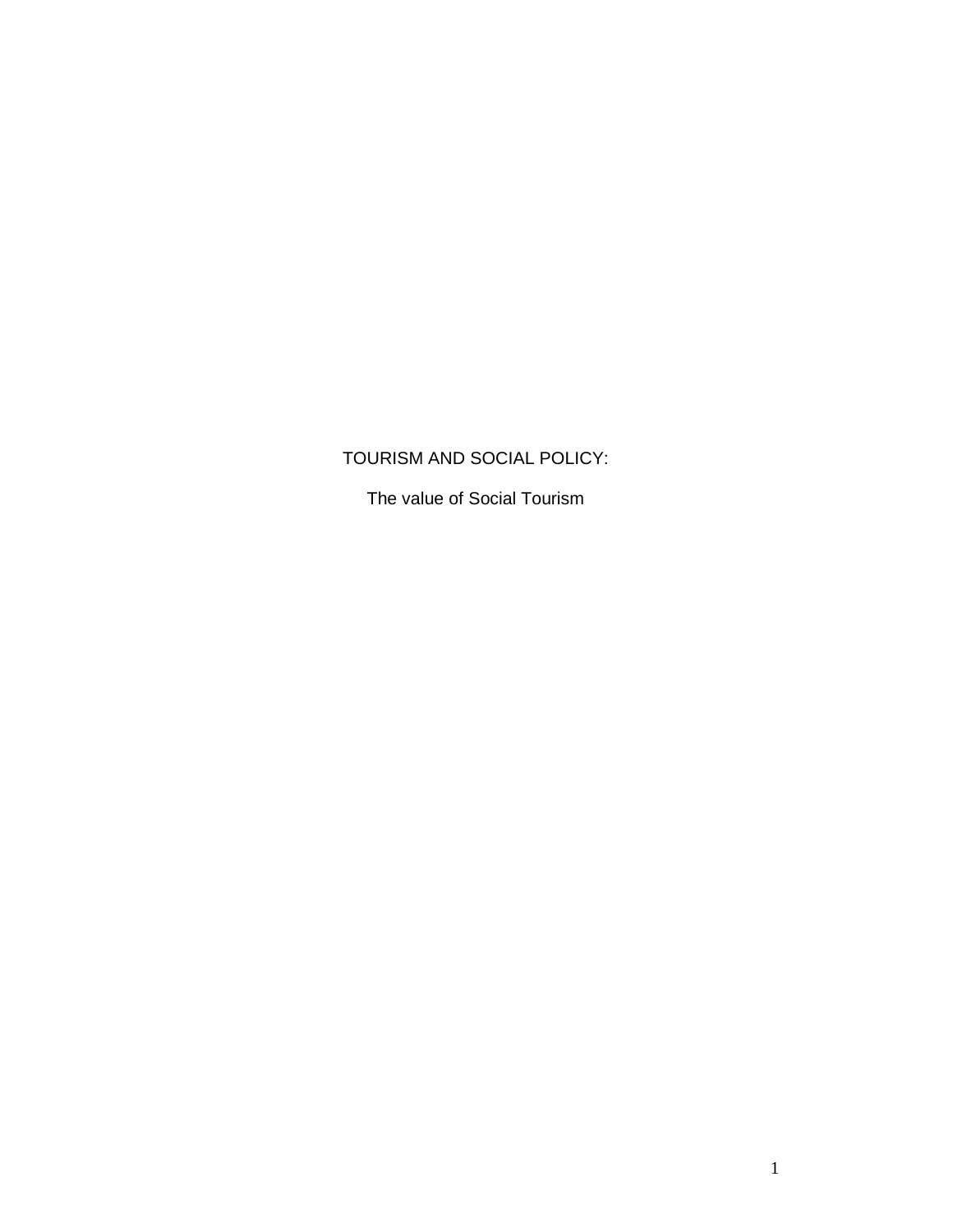TOURISM AND SOCIAL POLICY: The value of Social Tourism

Dr. Lynn Minnaert University of Westminster, UK

Professor Robert Maitland University of Westminster, UK

Dr. Graham Miller University of Surrey, UK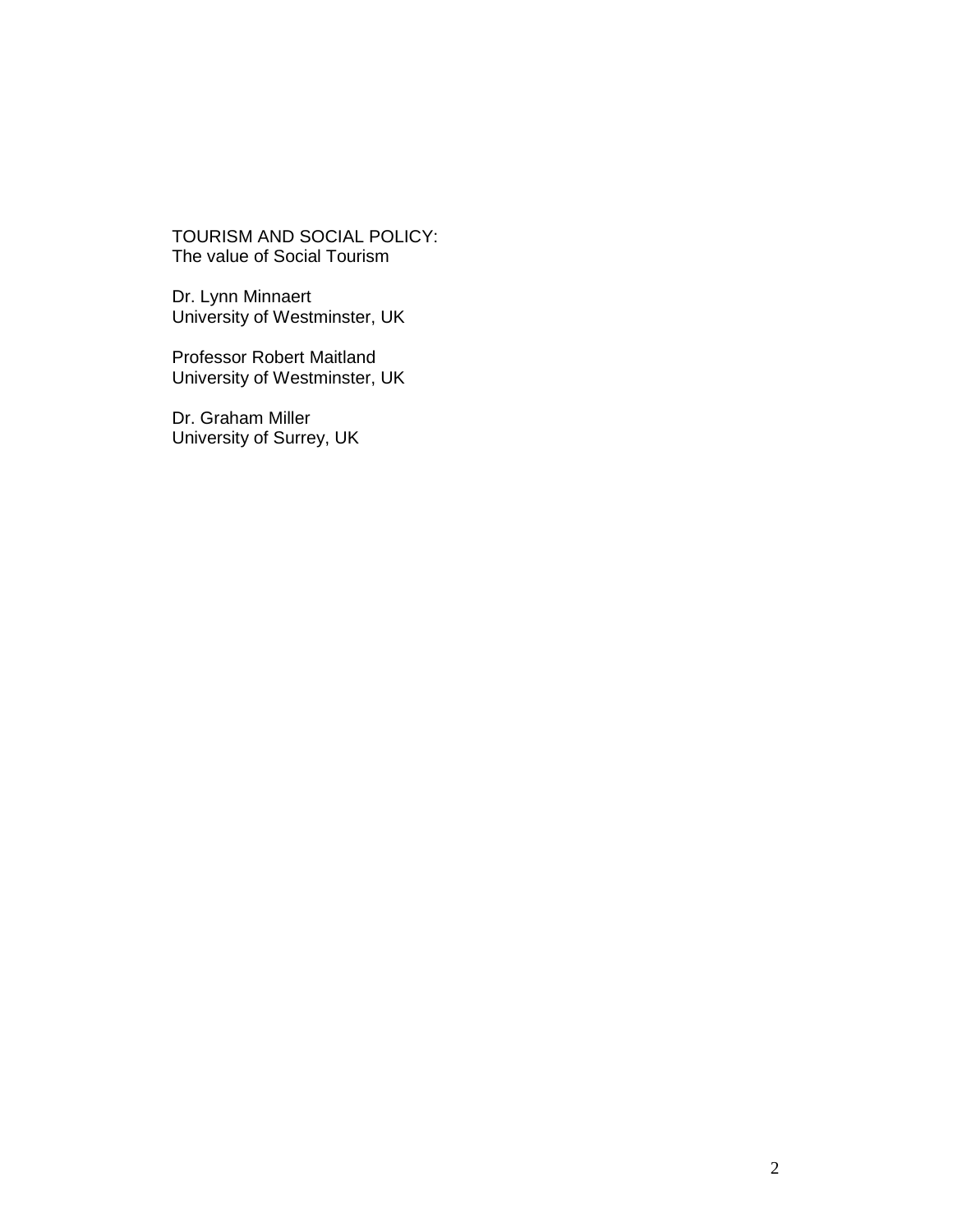# Abstract

Social Tourism for low-income groups forms part of social policy in several countries of mainland Europe, but little research evidence of its benefits exists. This study empirically examines these benefits in terms of increases in social and family capital. Interviews and focus groups were conducted with participating families and their support workers, in a semi-longitudinal research design. Social Tourism was found to increase family capital in the short term, and social capital – in terms of social networks, related pro-active behavior and self-esteem - in the medium term. These increases can be seen as beneficial for the participants and to wider society. Consequently it is suggested that Social Tourism may be a cost-effective addition to social policy.

Keywords: Social Tourism, low-income, social capital, family capital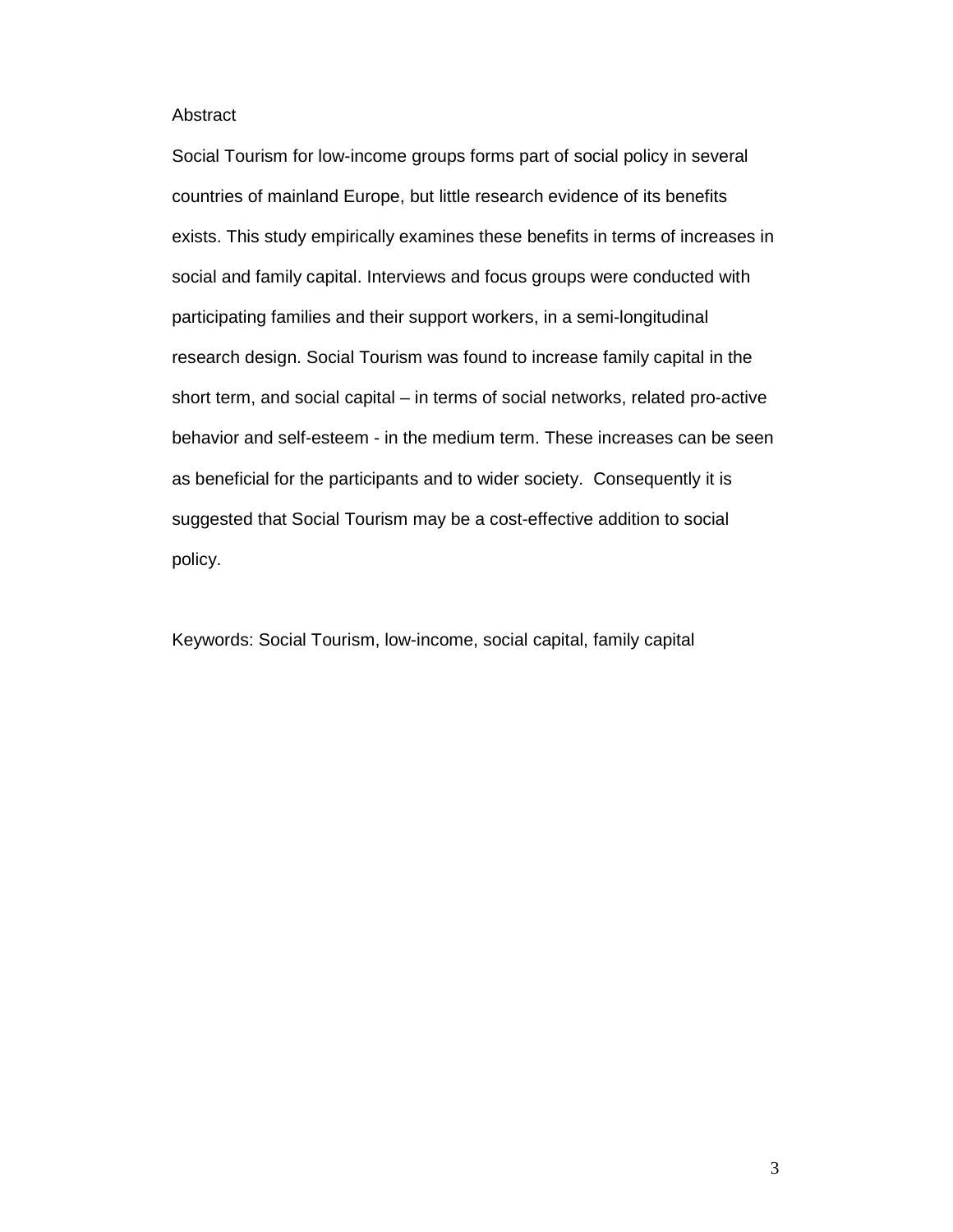Bio sketch

**Lynn Minnaert** is a Research Fellow at the University of Westminster (35 Marylebone Road, London NW1 5LS, Email minnael@wmin.ac.uk). Her research interest is tourism for low-income and minority groups. **Robert Maitland** is Director of the Centre for Tourism Research at the University of Westminster. His research focuses on city tourism and tourism policy. **Graham Miller** is a Senior Lecturer in management at the University of Surrey. His research interests are sustainable tourism and ethics.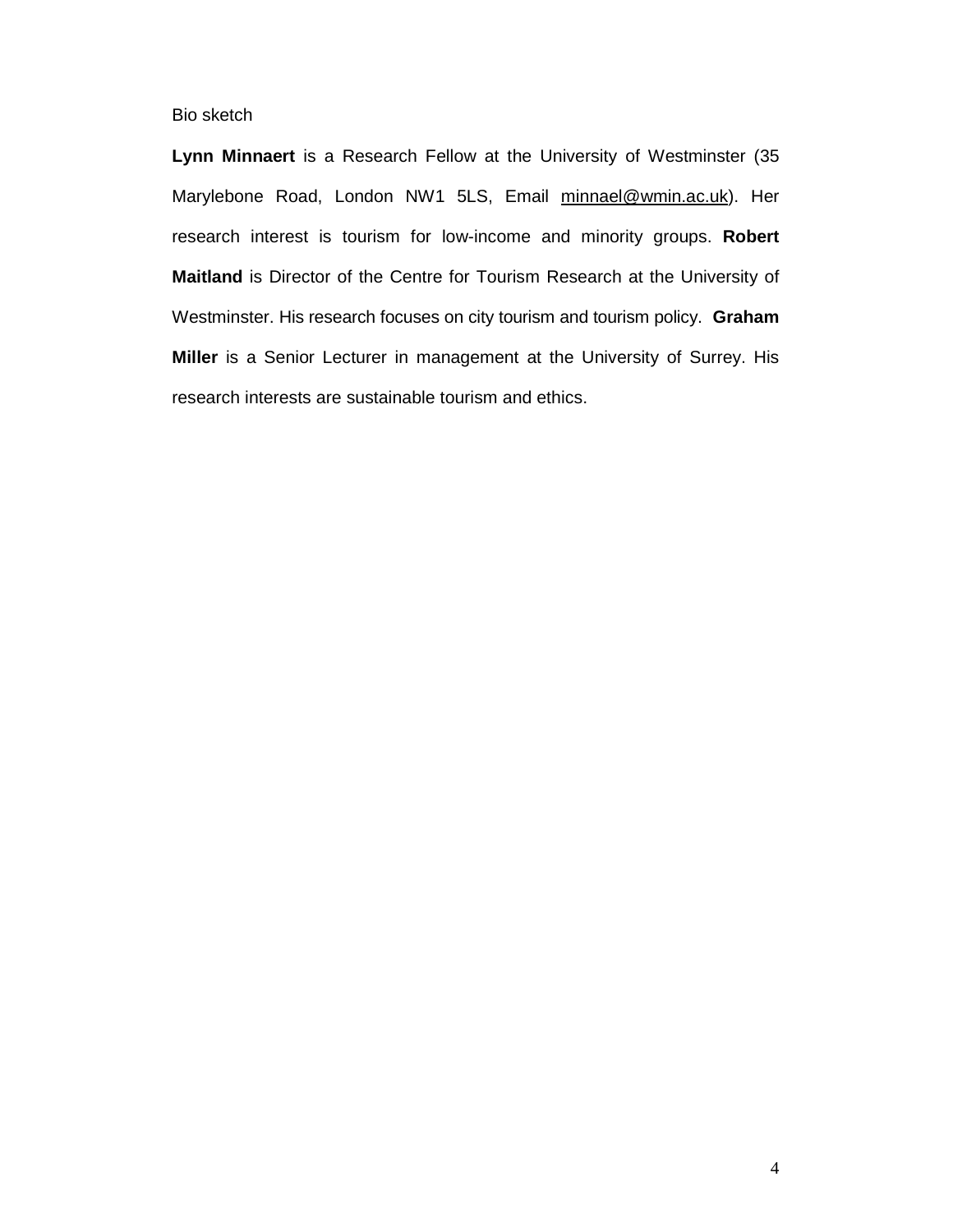## INTRODUCTION

Hunziker describes Social Tourism as "the relationships and phenomena in the field of tourism resulting from participation in travel by economically weak or otherwise disadvantaged elements in society" (1951:1). It encompasses a variety of different initiatives, commercial and non-commercial, governmental and private, that aim to offer holiday experiences to groups that would not otherwise have them. It has been defined as "tourism with an added moral value, which aims to benefit either the host or the visitor in the tourism exchange" (Minnaert, Maitland and Miller 2006:9). Examples of Social Tourism range from holiday initiatives for people with disabilities and charity holidays for children from disadvantaged backgrounds to the development of community-based tourism in economically underdeveloped areas. This article focuses on Social Tourism for members of low-income groups who would not otherwise go on holiday.

In several countries of mainland Europe (for example France, Belgium, Spain), Social Tourism is supported by public funding, and mostly takes the form of low-cost domestic holidays. In these countries, the basis for provision is the perceived *right* of all to enjoy tourism (EESC 2006). Social Tourism is provided on the grounds that it increases equality between groups of society (Minnaert, Maitland and Miller 2006). In other countries, including the UK and USA, Social Tourism is a less well-known phenomenon, and rarely publicly funded, since tourism is seen as a discretionary activity, to which no right exists. In these circumstances, any public funding for Social Tourism depends upon utilitarian considerations: whether it can confer net benefits to society as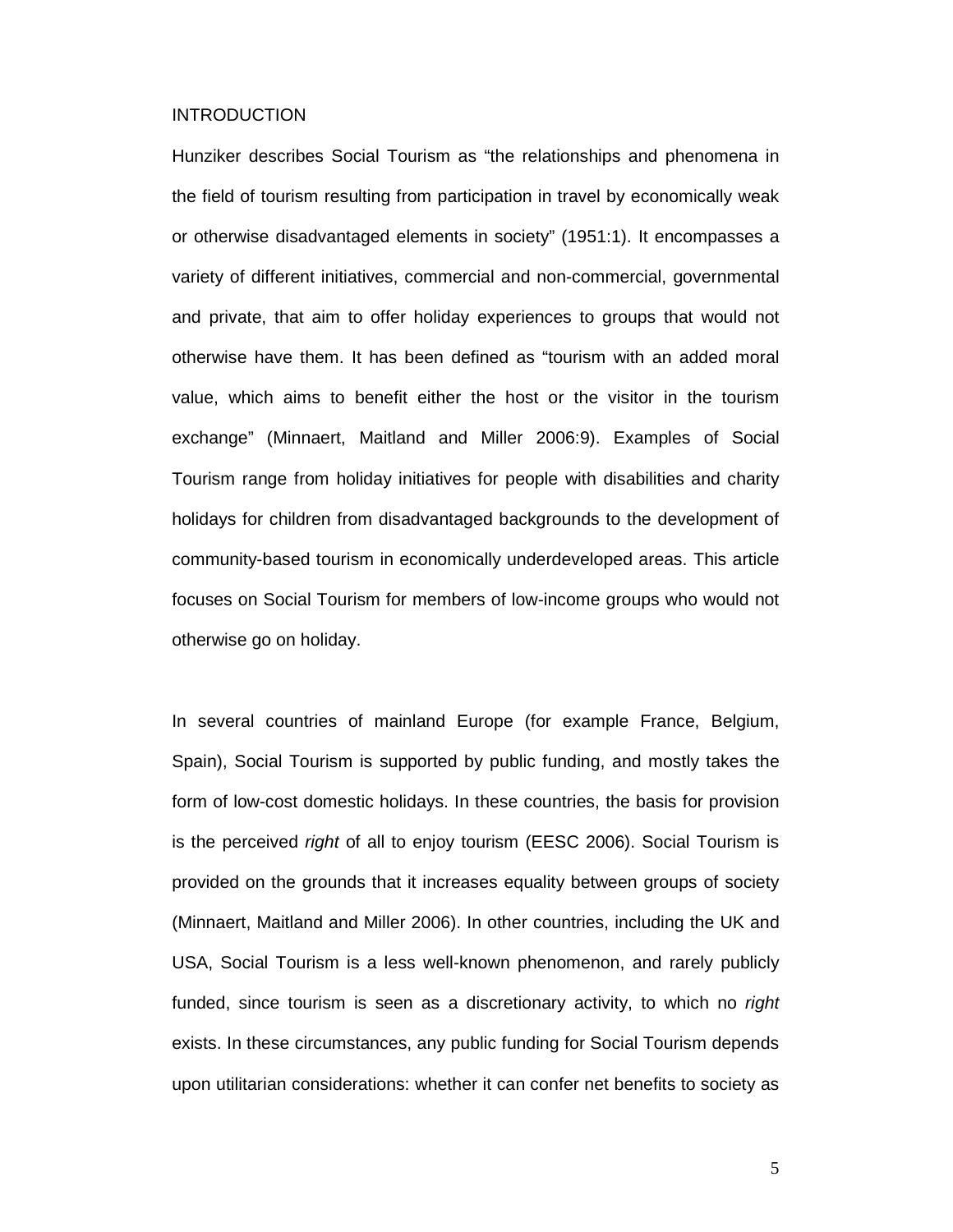a whole (Minnaert, Maitland and Miller 2006). In the UK for example, there is currently little government policy interest in Social Tourism. Whilst "Tourism for All", is a topic in the 1999 "Tomorrow's Tourism" policy (DCMS 1999) there is no reference to it in the 2004 follow-up policy document, "Tomorrow's Tourism Today" (DCMS 2004). Assistance to low income groups is largely confined to grants from charitable bodies (Smith and Hughes 1999).

Where Social Tourism is an established part of public policy, its benefits are strongly asserted. The European Economic and Social Committee (EESC) for example, in its Barcelona declaration, links Social Tourism to a set of benefits, which include improvement of well-being, personal development of the beneficiaries and the host community, European citizenship, improved health and increased employment opportunities (EESC 2006), and describes the member state governments as stakeholders in this form of tourism (EESC 2006). However, research to assess how far such benefits are actually realized is very limited. If Social Tourism is to be considered as a potential component of public policy in countries where it is not already established on a rights basis, evidence that it confers benefits on participants and the wider society - for example by increasing social and family capital - is needed. And if such benefits exist, research is needed to investigate how they can be maximized cost-effectively.

The aim of this paper is therefore twofold. First to draw together literature on social and family capital, social policy and learning to show how in principle Social Tourism might be seen as a contributor to public policy. Second, to test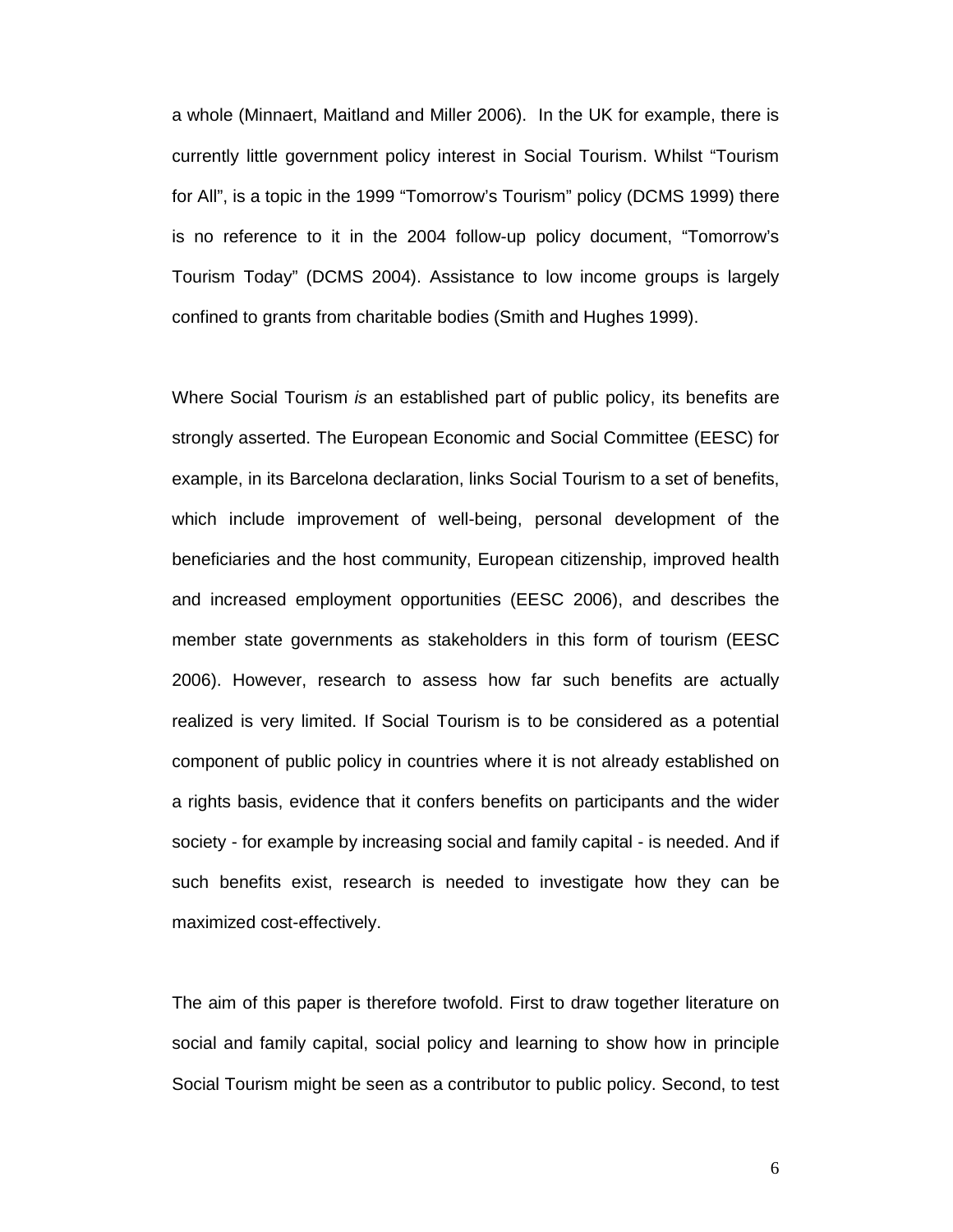the ideas empirically through a study of how Social Tourism affects personal and family development of low-income groups. The study was carried out with holiday participants and their "welfare agents" (WFA) (support workers, such as health workers, charity workers or social workers, who apply for the holiday on behalf of the participants). It examines how far Social Tourism has benefits beyond simply providing holidays to those who would otherwise not be able to afford them, and how far it can lead to increases in social and family capital for low income groups.

# SOCIAL AND FAMILY CAPITAL

This section outlines the concepts of social and family capital relevant to the study. For more extensive reviews of the considerable literature in this field see for example Baron, Field and Schuller (2000), Swartz and Zolberg (2005), and Marjoribanks (2002).

Coleman contrasts social capital with two other forms of capital: physical capital (goods and services), and human capital (skills and abilities). If physical capital is comparatively tangible, being embodied in observable material form, and human capital is less tangible, being embodied in the skills and knowledge acquired by an individual, social capital is less tangible yet, for it exists in the relations between persons (Coleman 1998). Apart from benefits like co-operation, trust and trustworthiness, Putnam also mentions social capital as a tool that "helps develop and maintain character traits that are good for the rest of society", linked to better employment opportunities, a reduction in benefit dependency and thus a net benefit for society. It is also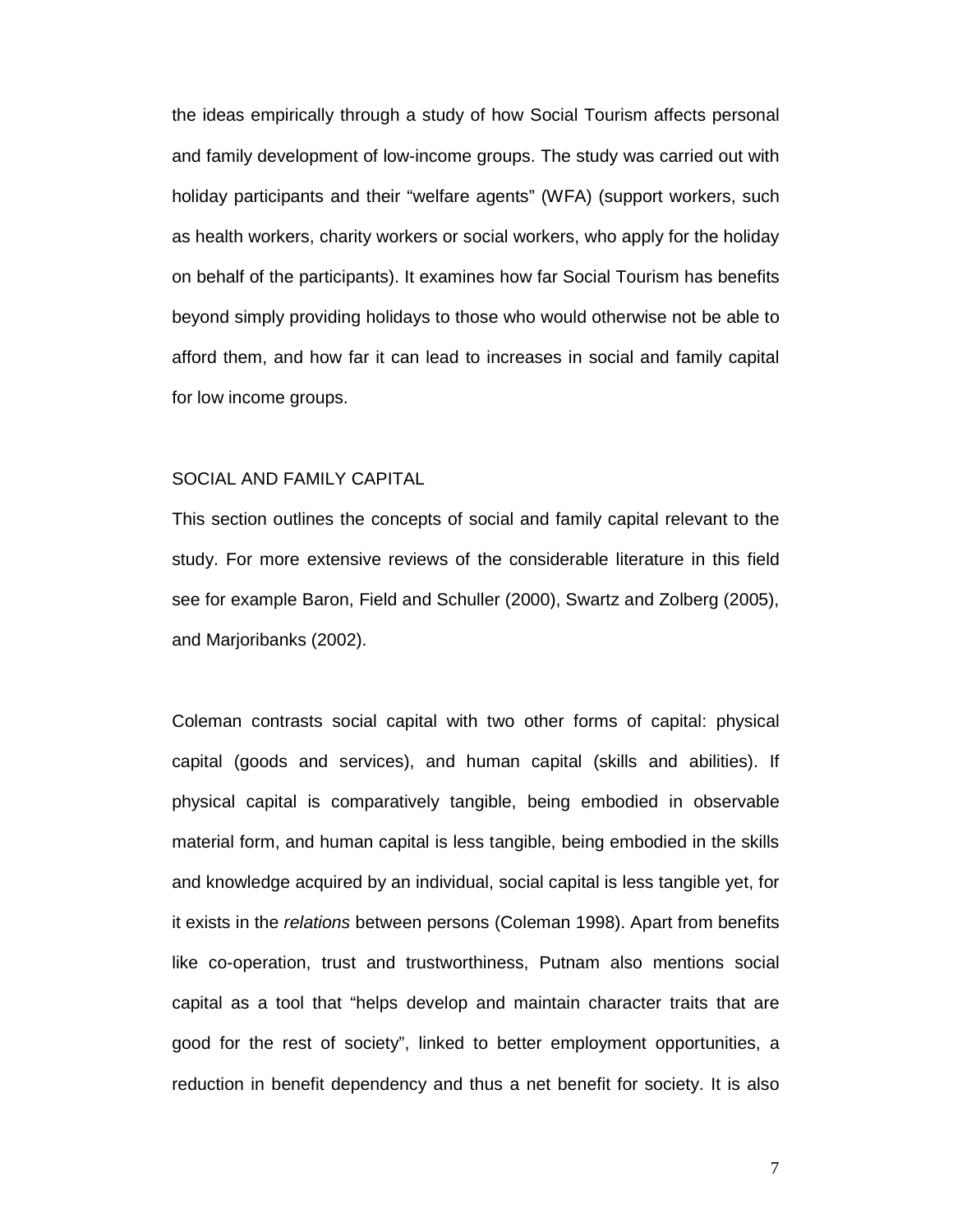linked to lessening illness, thus reducing the public cost of healthcare by reducing demand on the health service (Putnam 2000:288). This would indicate that increasing social capital could be a worthwhile public investment; and if Social Tourism can achieve an increase in social capital, it could potentially be justified for public funding.

A related concept is that of family capital. Parcel and Dufur describe it as "the bonds between parents and children that are useful in promoting child socialization. (It) reflects the time and attention parents spend in interaction with children, in monitoring their activities, and in promoting child well-being, including academic achievement" (Parcel & Dufur 2001:882). Families on low incomes or parents with limited schooling are not necessarily low on family capital. Family capital is determined by the stability of the family on the one hand, and the social contacts of the parents on the other hand (Parcel & Dufur 2001). Marjoribanks has shown the educational impacts of family capital: "family environmental contexts are moderately to largely associated with children's academic performances and adolescents' aspirations" (Marjoribanks 1998:328). The level of family capital can also affect the resilience of the family as a whole, and thus influence (being part of social capital) each member of that family (Belsey 2003). This highlights the importance of family capital, influencing both the family unit and each of its members. This study examines whether Social Tourism can increase social and family capital, affecting society as a whole and suggesting Social Tourism could contribute to social policy.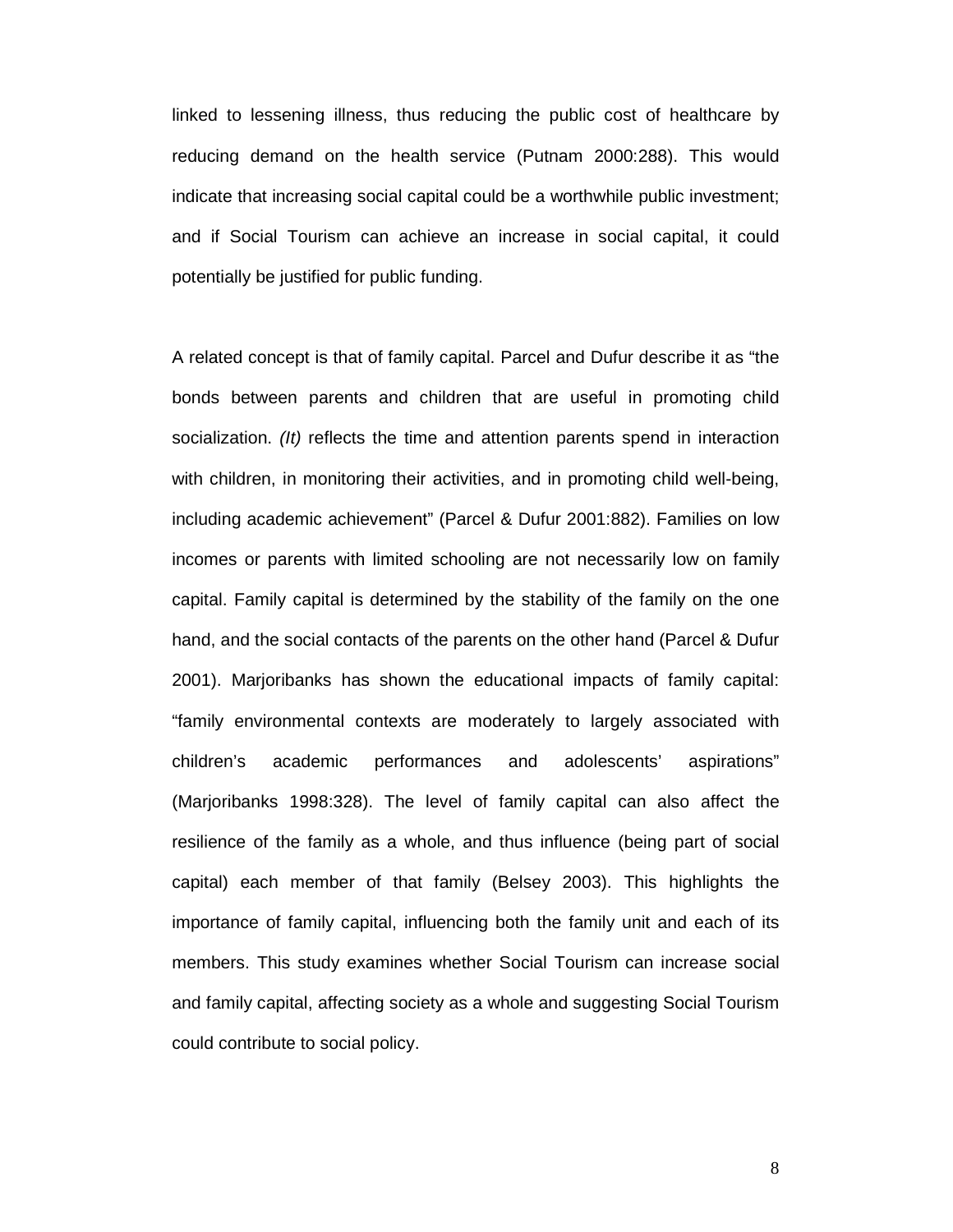# SOCIAL CAPITAL IN SOCIAL POLICY

Increases in social and family capital benefit individuals, and may have a positive impact on the wider society – in which case public support can be worthwhile. However, the importance of social and family capital depends upon the perspective taken on public policy. The two existing models that systematically organize different social policy ideas are those of Levitas (1998) and Silver (1994). Levitas' conceptualization is more helpful because Silver's paradigms fail to account for the effect of differing ideologies in institutional frameworks in different societies.

Levitas (1998) has analyzed different British policies that aim to reduce social exclusion, and has organized them in a system of three discourses. The first discourse is the redistributionist discourse (RED), which focuses on reducing poverty through income redistribution. It contrasts poverty with citizenship, and addresses the social, political, cultural and economic aspects of citizenship, so it can also be seen as a general critique of inequality. It aims to remove the factors that produce inequality and to redistribute resources and power (Levitas 1998). This view on social policy mainly emphasizes increasing the physical capital of excluded groups (by increasing their incomes), rather than their social capital, implying that a rise in physical capital can alleviate shortcomings in social and family capital.

The second discourse is the social integrationist discourse (SID), linking inclusion to work. Social policy should thus aim to increase participation in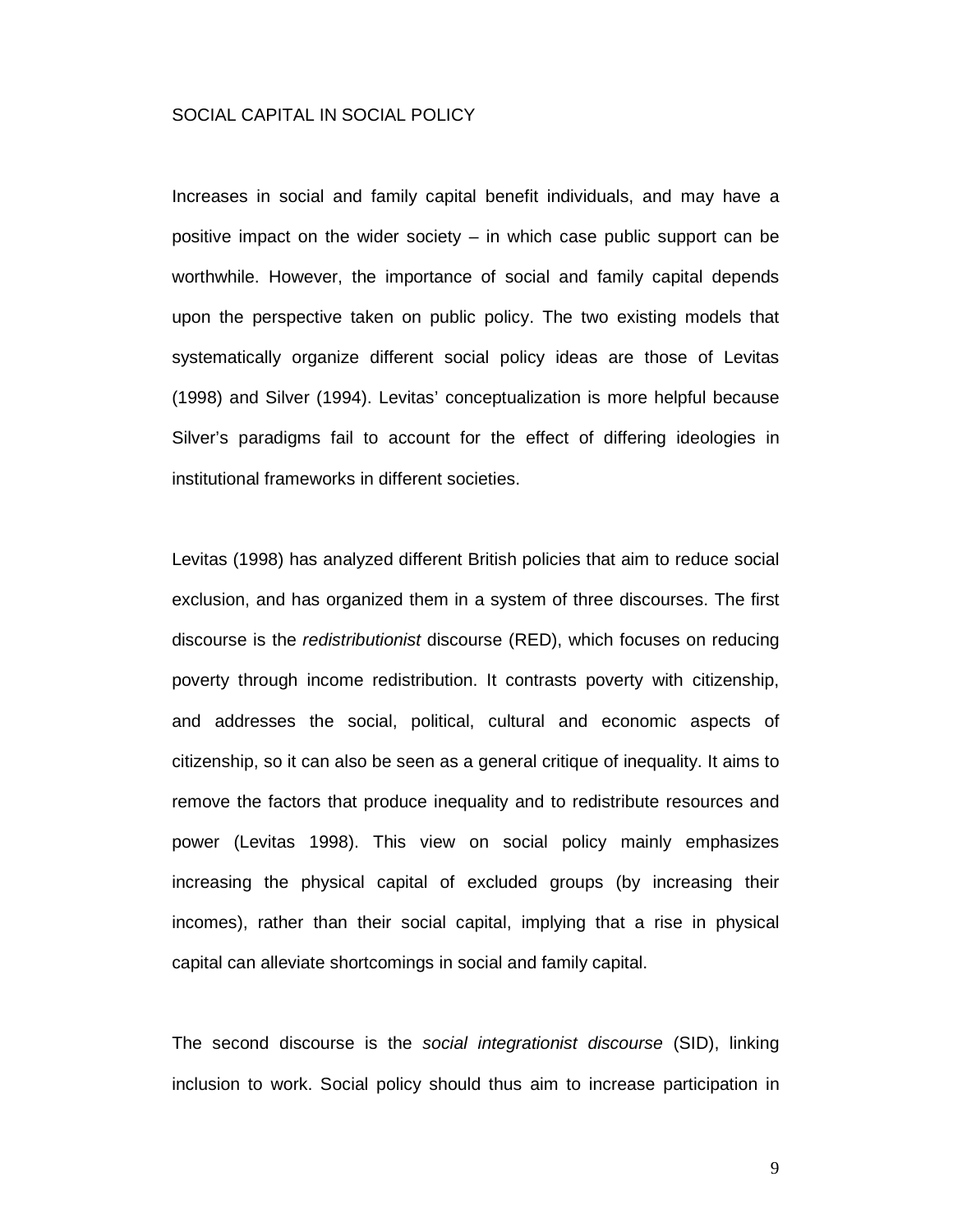paid work, and poverty should be reduced by increasing participation in employment rather than by income redistribution. It implies that an increase in human capital (skills and ability to work) can lead the way to an increase in physical, social and family capital.

The third discourse of social exclusion is the moral underclass discourse (MUD), which concentrates on the cultural explanations of poverty. It presents the socially excluded (or underclass) as culturally distinct from the mainstream, and focuses on the behavior of the poor rather than on the structure of society. It implies that state provided income supplements encourage dependency and so are bad, rather than good, for their recipients, and the wider society. Levitas describes this discourse as "gendered", as it is about idle, criminal young men and single mothers (1998). This discourse focuses on socially undesirable behaviors (e.g. teenage pregnancy, benefit dependency, substance abuse), and sees them as part of a "culture" of the underclass - a cause rather than a result of exclusion. This perspective is strongly linked to the social and family capital of excluded groups and their values and attitudes, which differ from the mainstream. It implies that if social and family capital can be increased, an increase in physical capital and/or employment will follow.

How one interprets the role and key aims of social policy influences the role Social Tourism may play in it. From a RED point of view, Social Tourism provides low-income groups with holidays, which they would not have otherwise. This results in a more equal distribution of goods and services in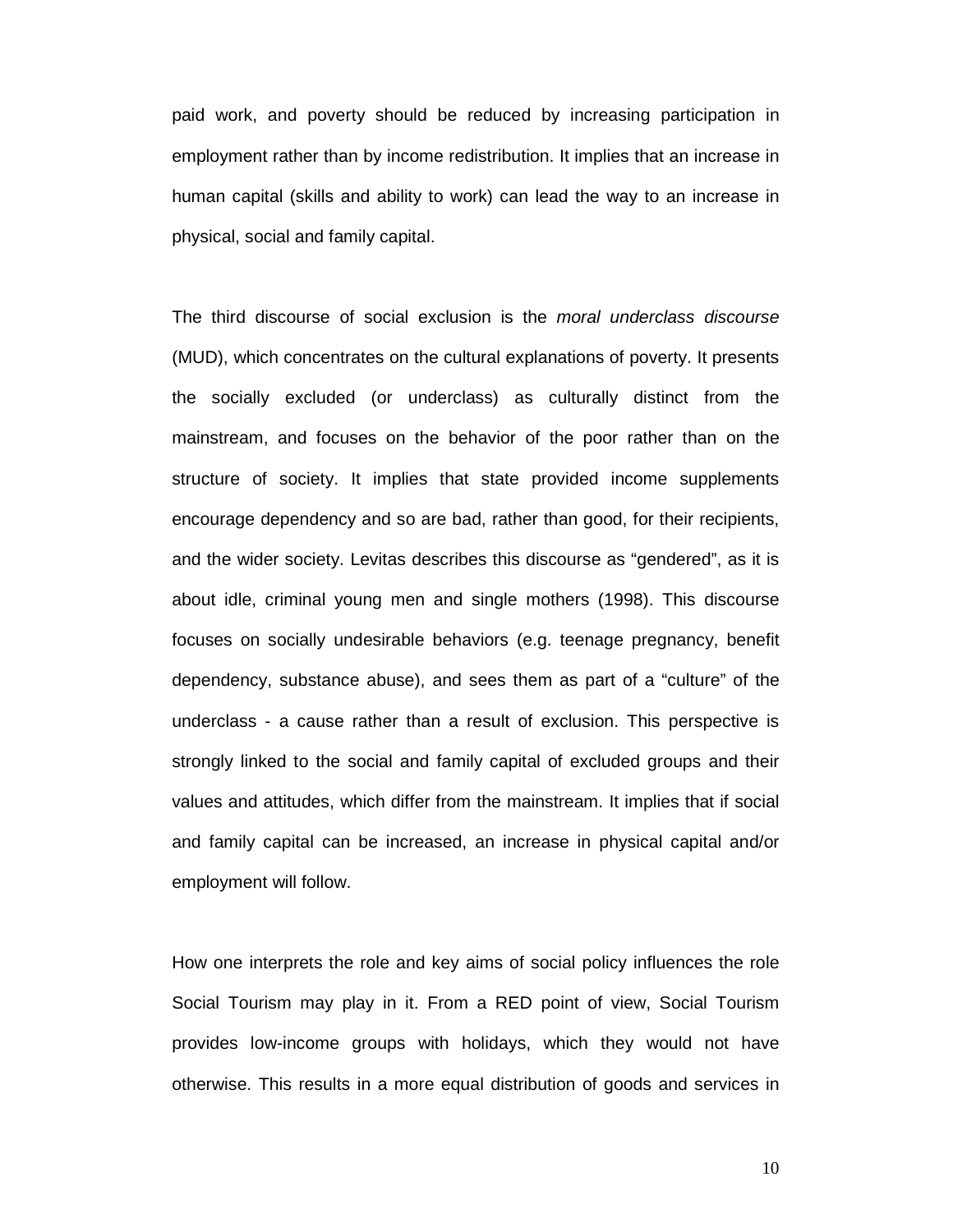society (Levitas 1998), and is thus a justification for public investment per se, independent of its further benefits. Countries, which have historically seen holidays as a right can be seen as taking a RED perspective. They also assert – as discussed above – that an increase in equality (in terms of access to consumer goods) can automatically lead to an increase in social and family capital. Elsewhere this discourse of social exclusion is generally less influential in social policy.

From the SID perspective, social policy aims to increase participation in paid work (Levitas 1998). As Social Tourism does not directly result in employment, this discourse is unsuitable for this study. Even if employment were a long-term benefit of Social Tourism, the holidays would have influenced the participant's employability indirectly, not directly (as for example in the case of training, and education).

From the MUD perspective social policy aims to reduce the presence of a number of behaviors that hinder the individual's integration in society (Levitas 1998). It aims to increase social and family capital in terms of norms, values and behaviors, and bring these closer to those of mainstream society. This could benefit wider society, for example through lower crime levels, lower levels of benefit-dependency, and lower costs for health services. This means that if Social Tourism increases social and family capital it will generate benefits to society and could be justified on that basis. This study aims to assess the effects of Social Tourism from the perspective of the MUD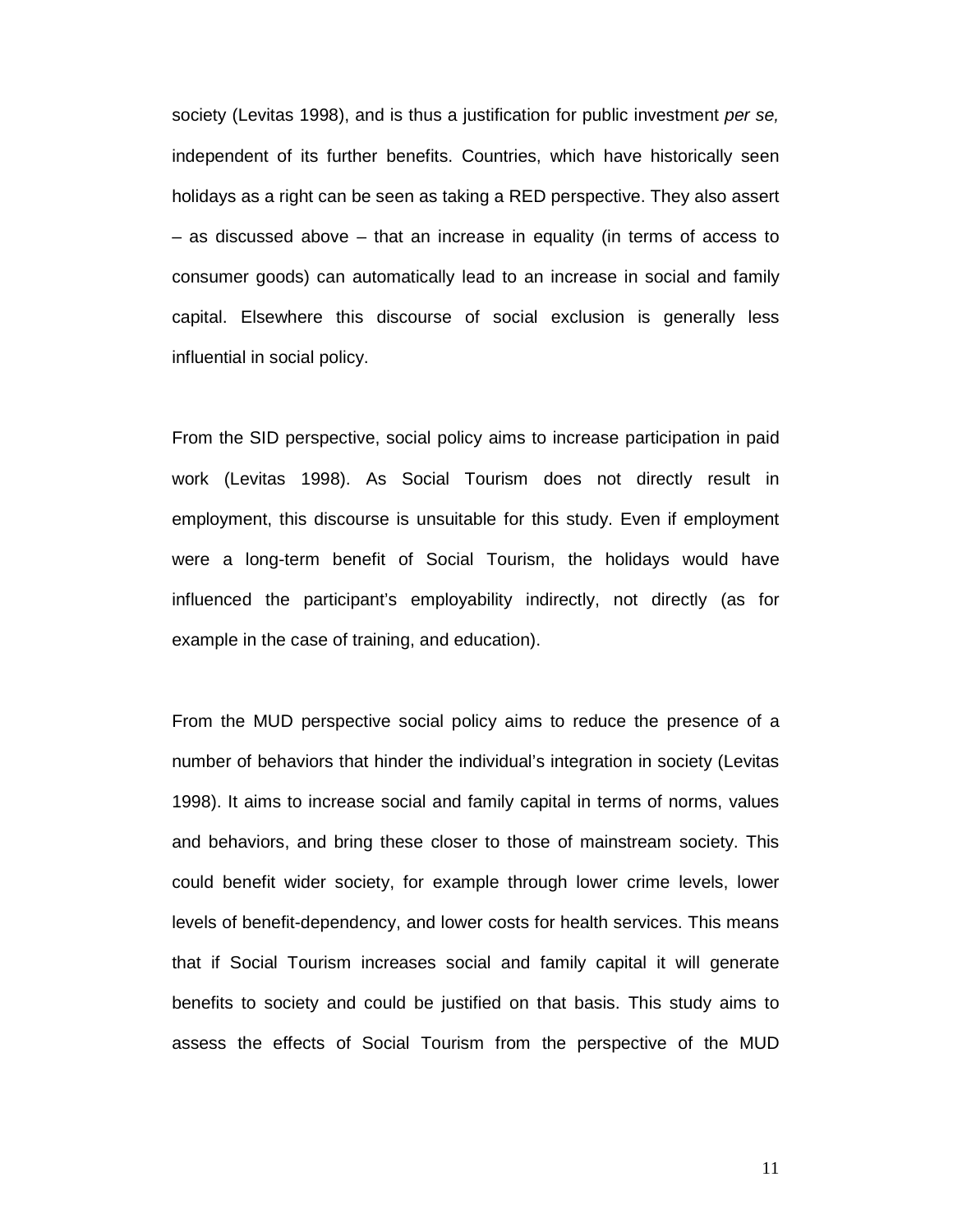discourse – described by Wilson as the "most accepted of the three in a liberal Western society" (Wilson 1996:164).

Concentrating on the MUD approach to social capital means addressing certain behaviors in individuals that should change. Achieving behavior change requires an understanding of how individuals make decisions in the first place, so that public policy can encourage different behavioral options to be chosen. Issues of behavior and character are becoming increasingly popular in public policy debates (Nickson et al 2004; Offer 2006). Barr (2007) explains that knowledge, social norms, demographics, situational and psychological variables will all be responsible to some extent for different behaviors exhibited by different people in different contexts. The challenge is to prevent a behavioral 'lock-in' where people are either unwilling, or unable to remove themselves from an ultimately damaging form of behavior. If people are unable to change their behavior, then in order to avoid a state of cognitive dissonance, many of the messages encouraging change will either not be heard, or become the source of annoyance, resulting in message fatigue. When people are able to change behavior but have proved unwilling to do so, a different context may mean they to hear messages anew. By changing the context, Social Tourism may create opportunities for people to learn new behaviors, which can ultimately reduce their social exclusion and enhance social capital. The next section explores theories of learning to understand how Social Tourism can maximize the potential for changing behavior.

#### Social Tourism as a potential form of learning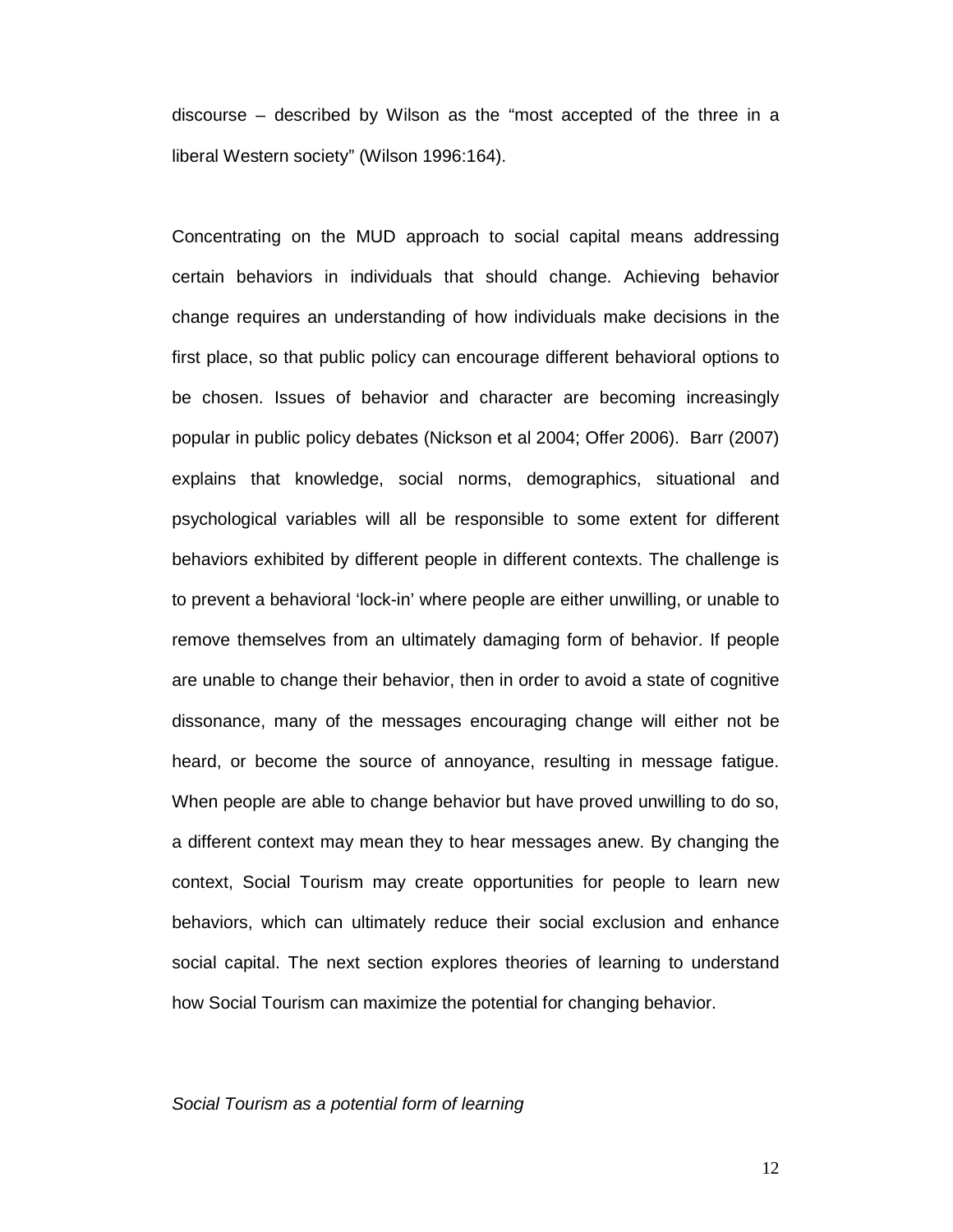This section discusses how ideas from learning theories can be applied to tourist experiences. Research on this theme is scarce, though Mitchell (1996) has outlined a number of alternative approaches. Here the focus is on ideas about experiential learning and situated learning since they specifically link learning to experience in non-institutionalized settings, such as going on holiday.

As the name suggests, experiential learning is learning rooted in experience. This form of learning first received attention at the end of the 1970s and during the 1980s, and represented an alternative to the more traditional, cognitive learning theories. It can be defined as learning that "begins with the experience followed by reflection, analysis and evaluation of the experience" (Boydell 1976:17). From the perspective of experiential learning, a holiday can offer the participant the chance to encounter new situations, witness different social interactions, and compare these to his or her own behavior pattern (Boydell 1976). A holiday, with its opportunities to explore a new environment and engage in new activities, meet new people and be faced with unexpected problems, can provide the encounters the participants need to start their experiential learning cycle, even if this learning is not intended. This can have two effects. First, the holiday makers can develop or improve their skills: this is known as single-loop learning (for example, the family learns to use public transport independently). Second, they may go through a deeper level of change, affecting the underlying views and attitudes for that behavior. This is known as double-loop learning (for example, successfully mastering the public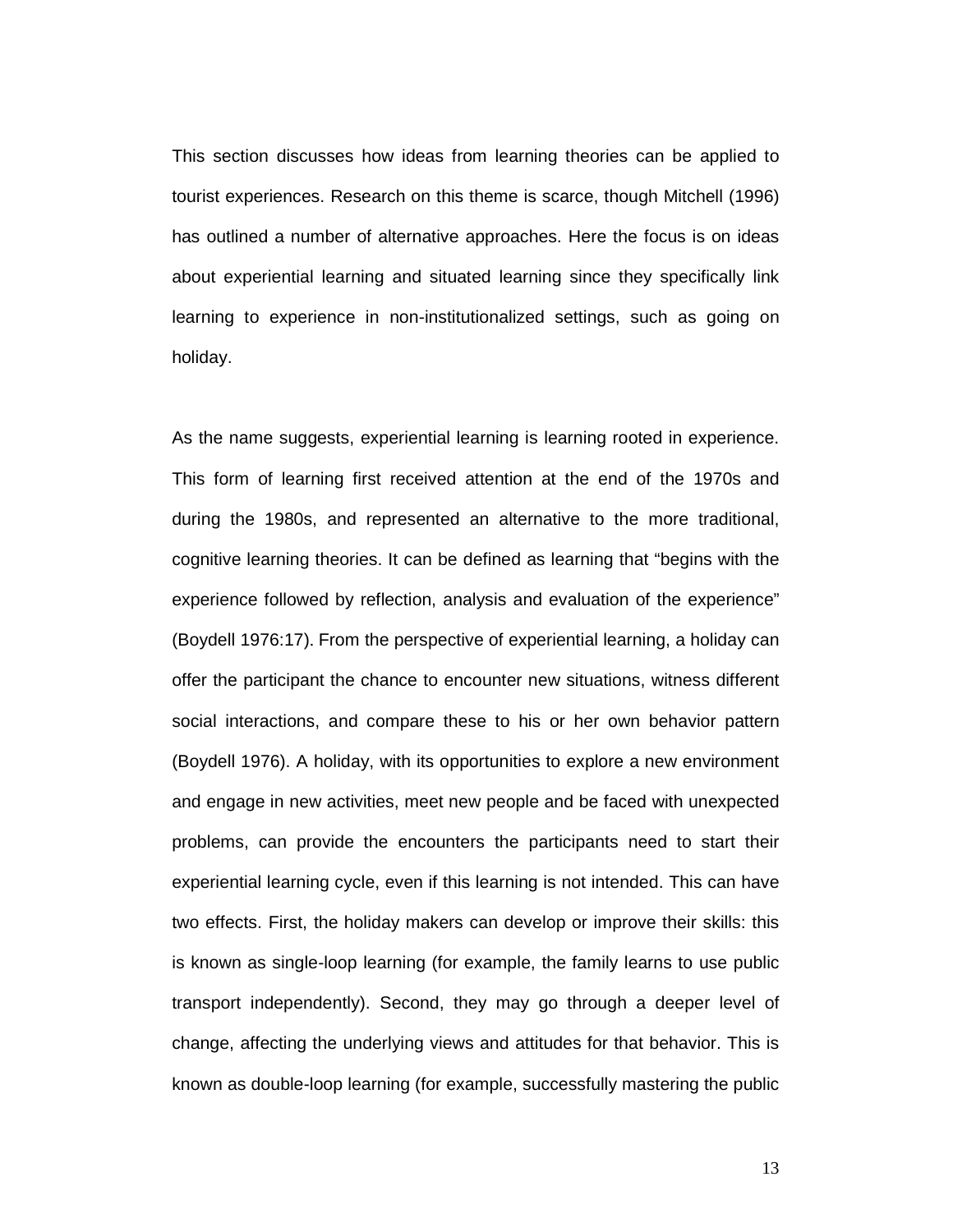transport system creates greater self-esteem). In double-loop learning, the very norms for effective performance (and personal behavior) are reviewed (Argyris & Schön 1978).

Situated learning, as opposed to experiential learning, does not focus on the individual learning in itself, but rather on how the individual learns. This theory, developed in the 1990s, emphasizes that learning is a social activity, and largely rooted in participating in activities with a "community of practice", who come together to carry out these activities (in school, at work, at home, in leisure activities)' (Lave & Wenger 1991:33). Communities of practice can thus be described as entities that solve problems and promote learning via communication amongst their members (Johnson 2001). Members of low income groups are often not in paid employment, and have restricted social networks, giving limited access to new communities of practice. Holidays can bring contact with new communities of practice, which in turn can lead to increases in social capital and behavior change (Lesser & Storck 2001).

An important condition for any learning is goal difficulty level, and how the learners assess their chances for success. Rawsthorne and Elliot found that an important factor in performance is "whether participants pursuing a performance goal are focused on the possibility of a positive or negative performance outcome" (Rawsthorne & Elliot 1999:328). This means individuals are oriented either towards the attainment of success, or towards the avoidance of failure. Fear of failure can lead to performance avoidance (Silver et al 2006). Consequently, when goals are set too high or the learners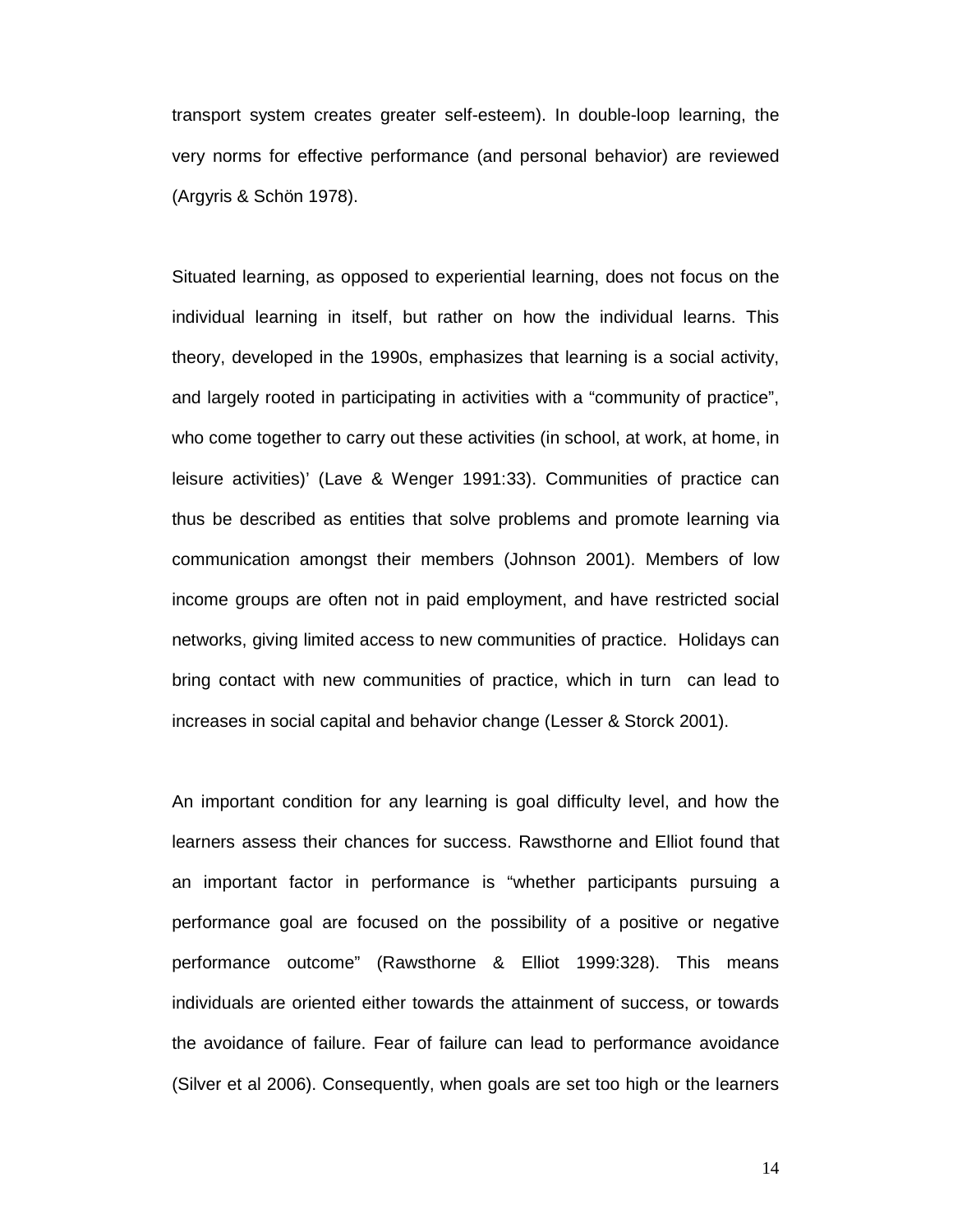are pessimistic about their own success, the learning process can be diminished. In terms of Social Tourism and experiential learning, this could mean that holidays or situations that are too challenging for the learners can prevent behavior change.

An additional condition for successful situated learning is level of contact with new communities of practice. For a community of practice to be successful, the members must meet or communicate more than just once, and form a structured network based on trust and common interest (Lesser & Storck 2001). In the case of Social Tourism, this means that the most successful holidays will be those which expose holiday makers to new communities of practice during activities or via socializing. Both conditions highlight that the choice of holiday and destination can have important effects on the success of the holiday, in terms of learning and the extent to which socially undesirable behavior is reduced.

So far it has been argued that, in societies where holidays are not seen as a right, Social Tourism can only be justified as a part of social policy if the holiday benefits not merely participants, but also the rest of society. Such benefits could be achieved through an increase in social capital and family capital. The MUD view of social exclusion argues that socially excluded groups are excluded because of socially undesirable characteristics, which prevent their integration in mainstream society. A holiday may reduce these characteristics, and change certain values and behaviors, through an experiential or situated learning process. The most successful Social Tourism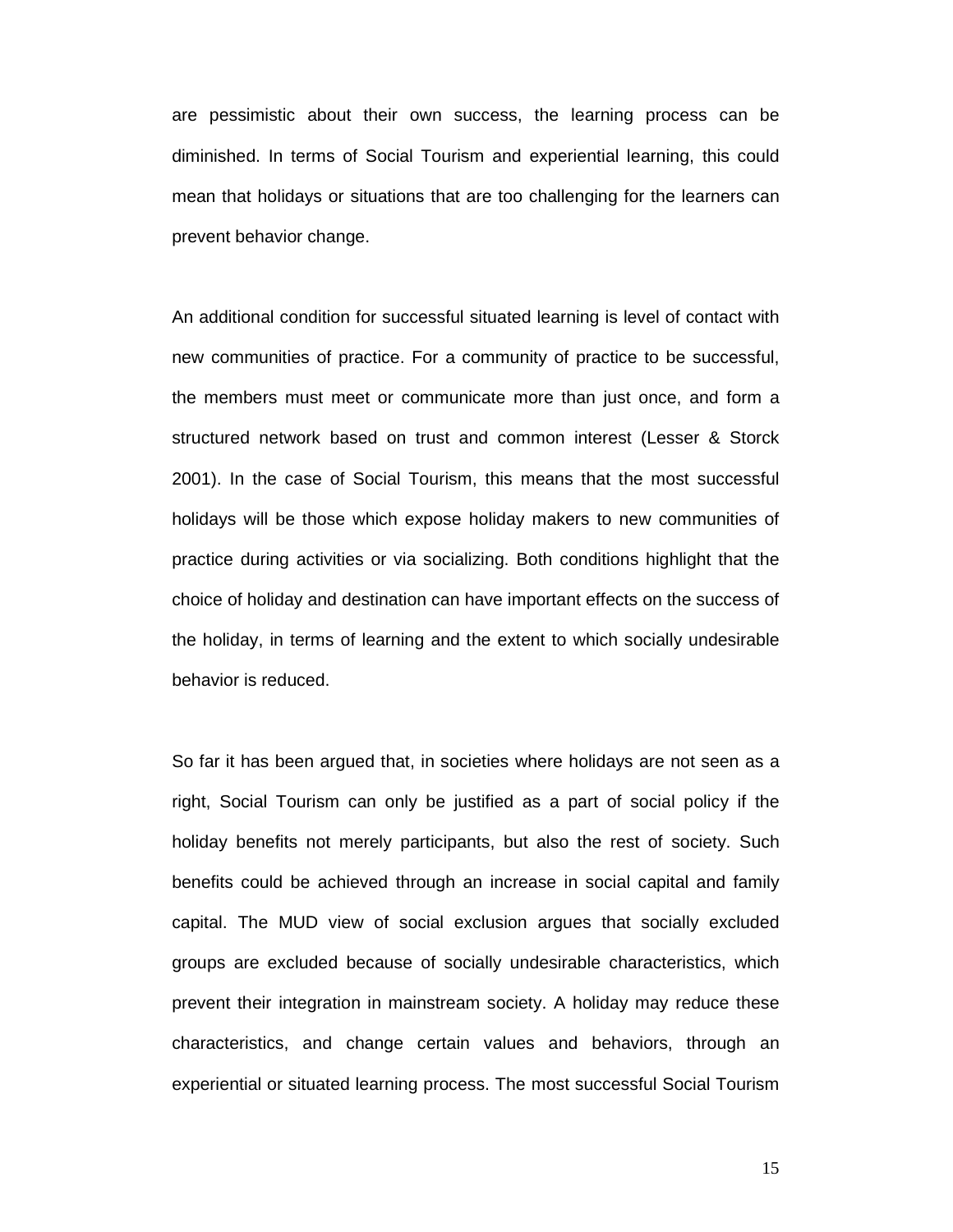initiatives are thus those where the learning possibilities of the individual are maximized. This means that the difficulty level must be seen as achievable, and that there must be in-depth interaction with a new community of practice.

The fieldwork for this study aimed to examine to what extent Social Tourism has benefits for the participants and society, the nature of those benefits and how they can be maximized.

#### Study methods

The study involved qualitative fieldwork with the participants of Social Tourism and their welfare agents. A qualitative method was chosen to examine the tourist experience because this "is a complex phenomenon, a frame of mind, a way of being, and above all, more complex to researchers than a simple series of constructs which can be measured, quantified" (Page 2002:141). The fieldwork examined how far Social Tourism affected behavior, which areas of life were affected, the learning processes involved and how far they depended on holiday type.

The fieldwork was carried out with the support of the Family Holiday Association, a London-based Social Tourism charity, which provides about 1100 UK families per year with a holiday. All these families have low incomes, and can be affected by various social problems: for example they include carers for disabled children, women who have fled a violent relationship, persons affected by HIV and people with mental health problems. The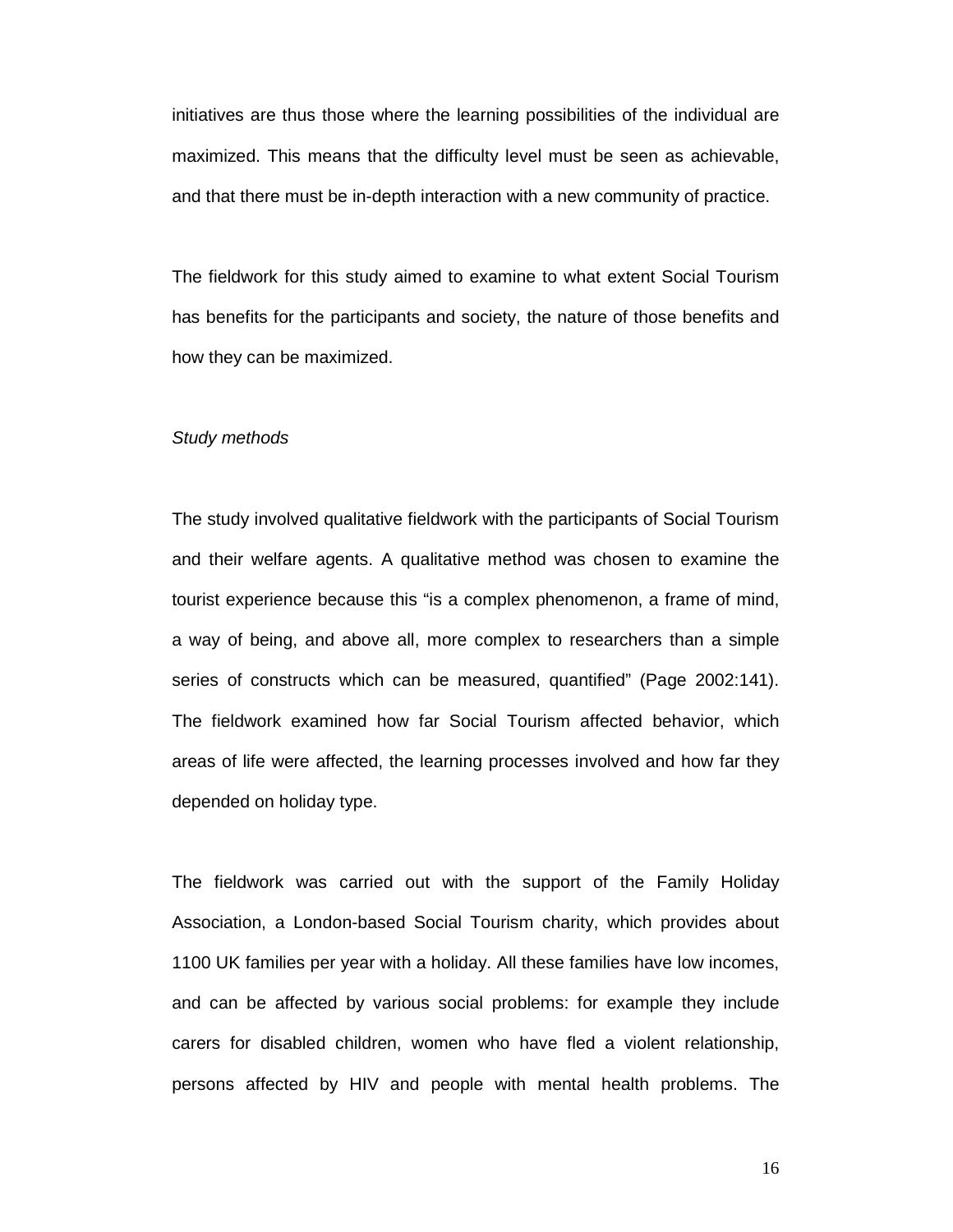holidays provided are usually for one week, taken in Britain, and in basic, selfcatering holiday parks at the seaside in the low season. The cost depends on the size of the family, but averages around \$1200 for the whole family. Most families go on an individual holiday, unaccompanied by a welfare agent, but social organizations can also apply for funding for group holidays they organize themselves. Welfare agents would usually accompany the group holidays, and often organize activities. In some cases they also provide participants with food and toiletries from the grants.

Ethical concerns regarding privacy of the respondents and clear communication with them were of utmost importance for this study. Therefore, the welfare agents were first approached for help when selecting participants for the research. They were sent information letters about the research, and were telephoned individually. They were then asked to provide clients who had been allocated a holiday with an invitation letter. This ensured that the respondents could discuss the research with their welfare agent before participating. A random sample was taken from those participants volunteering to participate in the research.

The fieldwork was carried out in two rounds. The first round was conducted in the first month after the holiday and involved 40 respondents; the second round was carried out in the sixth month after the holiday and involved 30 of the original 40 respondents (a retention rate of 75%). This dual structure aimed to examine not only the immediate effects of the holiday, but also its effects in the medium term. The methods used were semi-structured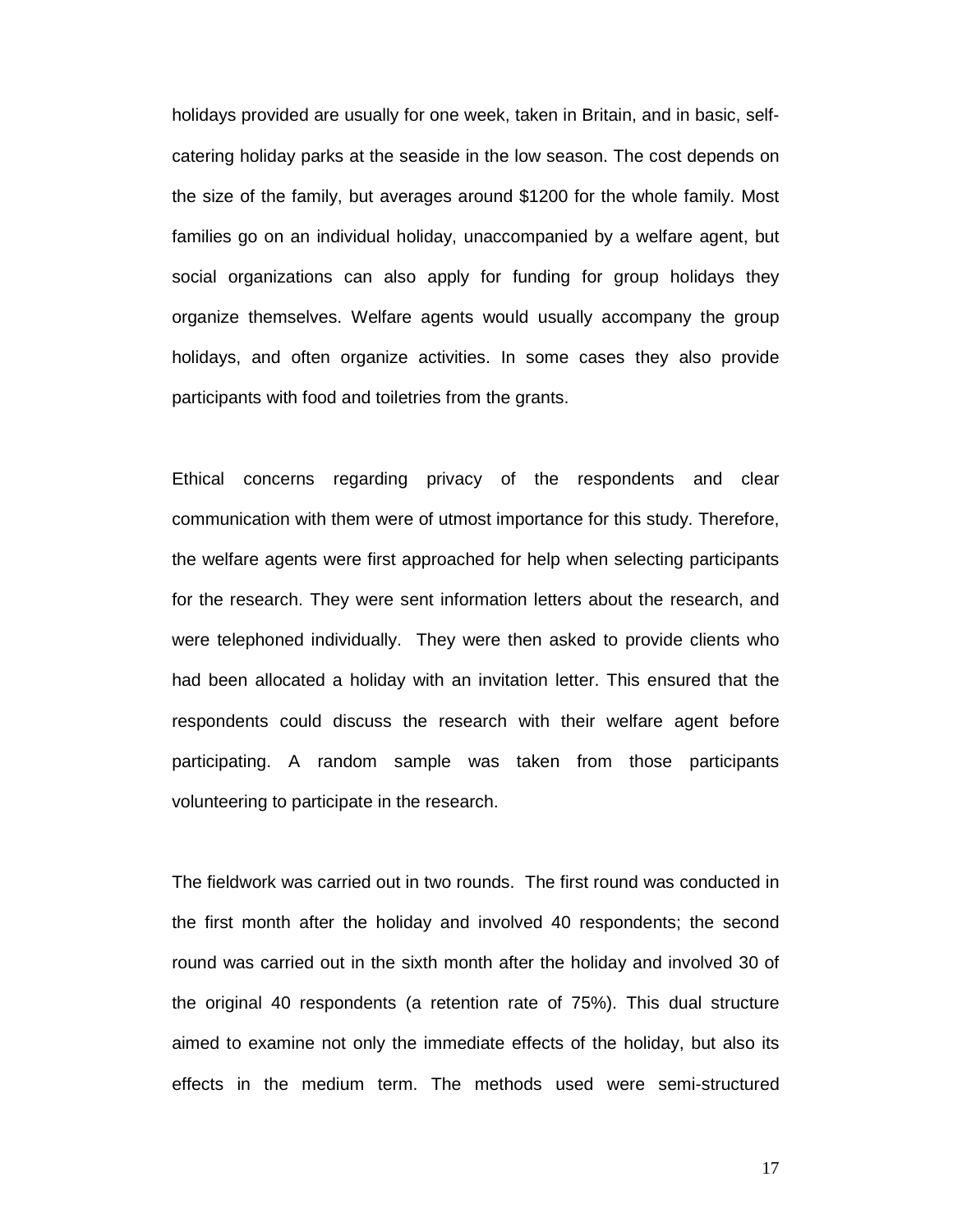interviews for individual holiday participants, and focus groups for group holiday participants. For all welfare agents, semi-structured interviews were used.

The data were manually coded. The choice of a manual coding method was underpinned by the relatively small sample size and the fact that data often had to be coded under several concepts at a time. The respondents did not use a common or uniform vocabulary to explain their experiences, which resulted in a very nuanced and hard to codify set of concepts that were closely interlinked. The data were then analyzed thematically and tested for validity in the second round.

In longitudinal research, an important issue is the effect of time and perspective on the respondents' answers. Contradictory accounts can also be obtained from different respondents. A pluralist analysis was therefore chosen "where different versions of reality are revealed by a range of actors who operate with a variety of interests and perceptions" (Pettigrew 1990:272).

 In the presentation of the findings, all names have been changed. Quotes are reproduced exactly and without changes to vocabulary and grammar, to preserve their authenticity. Quotes refer to the interviews and focus groups carried out in the first round (post-holiday interview 1 or PHI1) and the second round (post-holiday interview 2 or PHI2). The findings have been presented thematically rather than chronologically, combining data from the two interview rounds.

# FINDINGS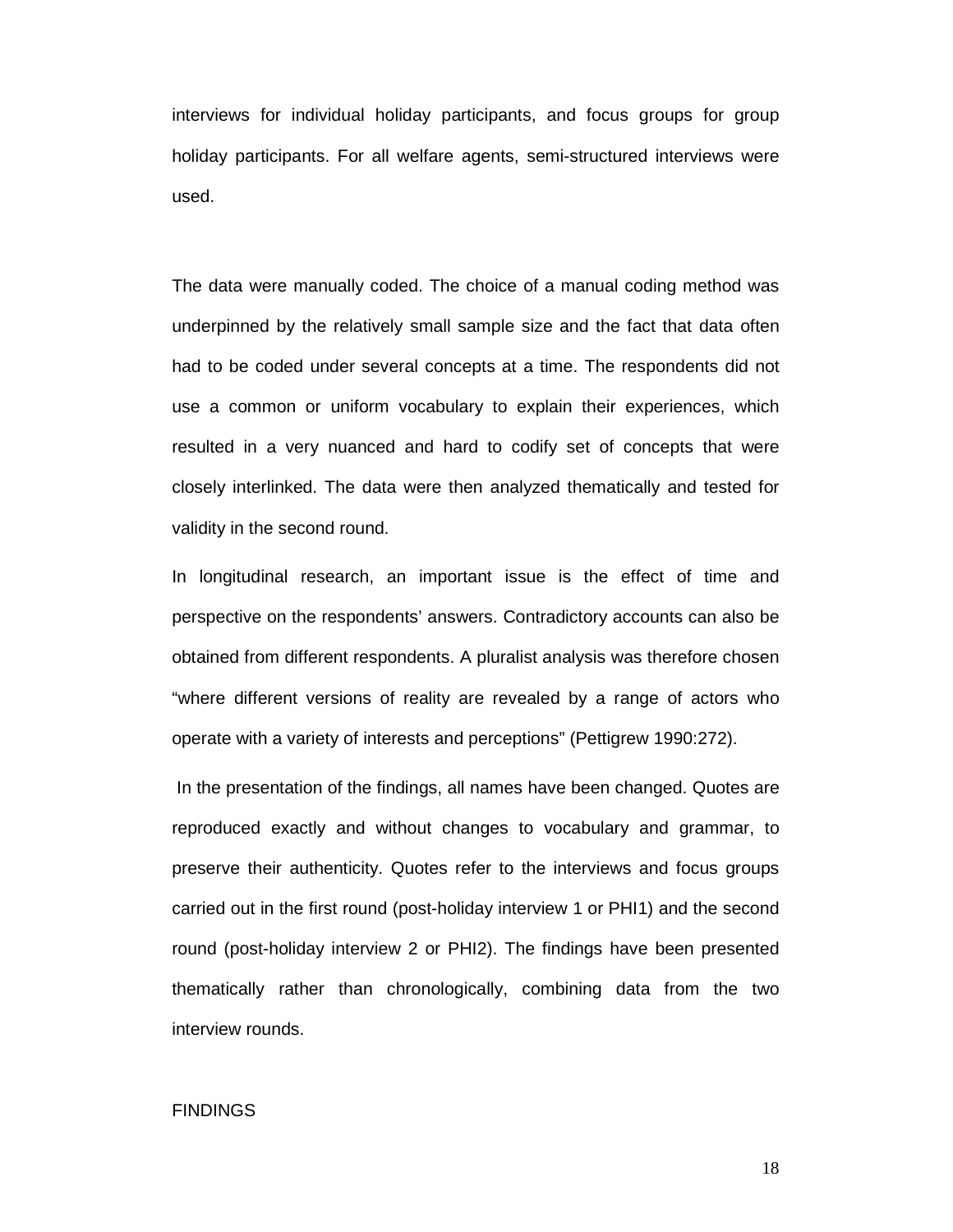This section is divided into two parts. The first part will examine the effects of Social Tourism on family capital (in terms of family relations, stability of the family and the family's social contacts). The second part will examine the effects on social capital (in terms of extended social networks, and related changes to behavior and confidence).

### Increases in family capital

An improvement in the family relations of the respondents was one of the clearest outcomes in the first round of interviews, in the month after the return of the respondents. The great majority of respondents indicated positive behavior changes, mainly referring to the relationship with the children, the time spent with them and the change in parenting styles. One participant, whose daughter has behavioral problems at school and at home, for example mentioned how she and her daughter spend more time together since the holiday, and how they enjoy each other's company more (PH1).

Lindsey (participant): I am spending quite a lot of time with my little one now, quality time. Maybe it's just sitting down at home doing a puzzle, or sitting in the garden having biscuits together. Or going out in the weekend.

Daniel, a disabled father of a teenage son, reported how their relationship had improved dramatically after the holiday (PHI1).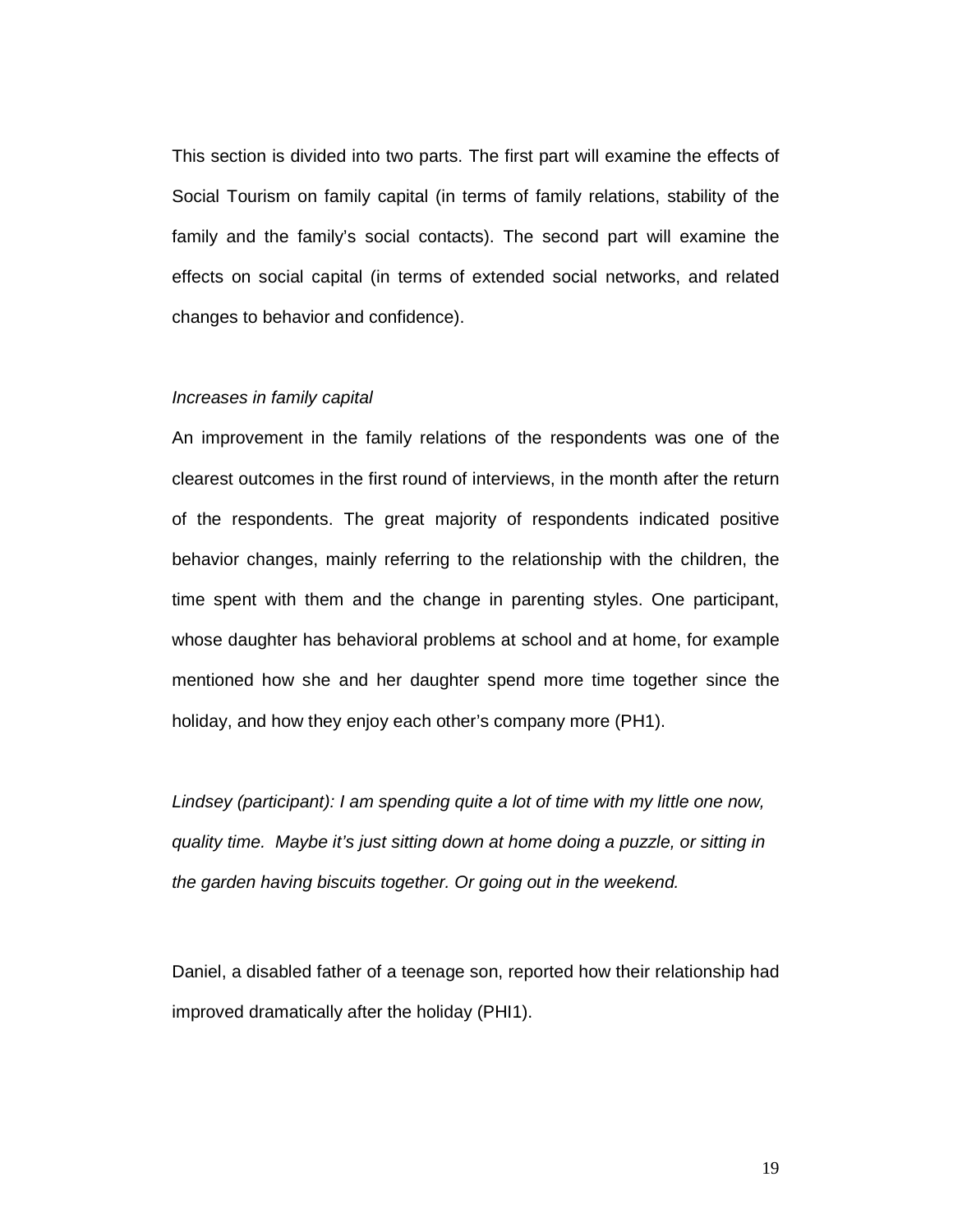Daniel (participant): It's a lot better yeah. He's certainly opened up more, at one time he wouldn't speak to anybody, like when you'd say, how was work. But now he's like "I am doing this today", "I am doing that today". He's looking forward to go to college, and everything seems to be falling into place. He's happy now. (PHI1)

A concern voiced by the majority of the welfare agents was that parents did not often play or spend time with their children. One month after the holiday, a general improvement in this area was reported. Many comments showed how this positively affected both the children (doing better at school, being proud and happy to spend time with their parents, being better behaved), and the parents (feeling less guilty, feeling more positive towards the children, spending quality time together). This behavioral change was directly linked to the holiday experience by the respondents: after they had spent time together on holiday and had engaged in new activities, this new behavior pattern was repeated at home. This can be seen as a form of experiential learning.

In the second round, these changes were still present in most cases. This effect was mainly noted in the relationship between parents and children. Lindsey was one of the parents who in the second round of interviews again emphasized how she and her daughter were still closer, and how that positively influenced the behavior of the child (PHI2)

Lindsey (participant): Last weekend we went up to London to the Lord Mayor Show. She really enjoyed it actually … It was weird because normally I don't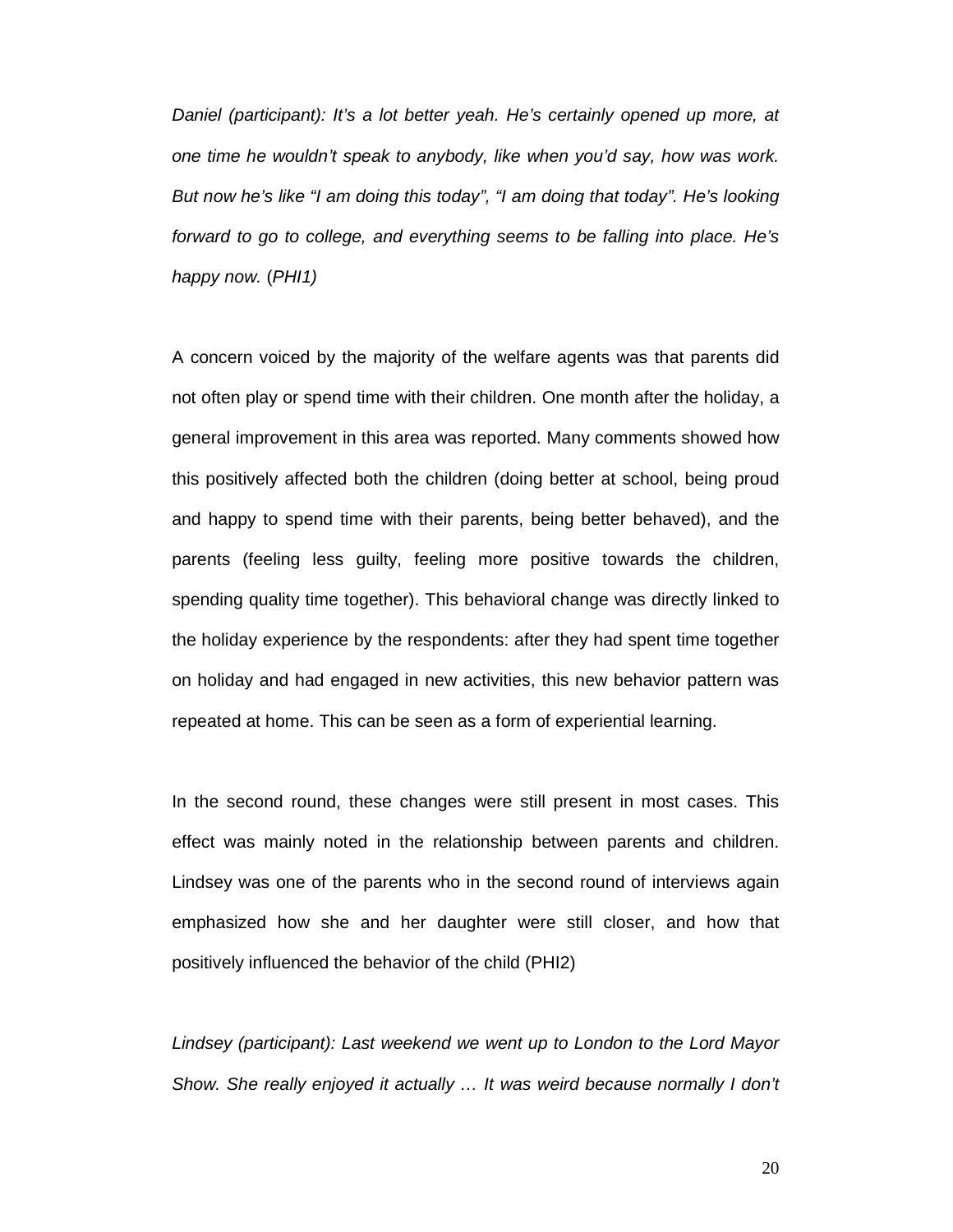really go out much and spend time on my own with her like that but it was really good.

Improvements in the relationships between the adults were less clear. This was mainly because most interviewees headed single-parent families. In some cases though, the holiday was reported to have had a very positive effect on the relationship between the parents. Katherine said:

Katherine: So we were spending like two hours a day together, as husband and wife, not just as mum and dad so that was lovely. That brought us together. (PHI2).

As discussed earlier, family capital is based on the stability of the family on the one hand, and the social contacts of the parents on the other hand (Parcel & Dufur 2001). The study results have shown that a holiday can contribute to both. First, a better relationship between the family members can reduce tension, and therefore make family life more agreeable. Such improvements in the relationship were generally illustrated by examples such as more frequent family outings, or spending "quality time" together after the holiday. Increases in family capital are more generally linked to higher educational performance and aspirations, and are also claimed to improve family resilience (Marjoribanks 1998). Both of these factors can reduce certain characteristics (low education, family break-down), thus achieving the aims of the MUD view of social policy, and benefiting both participants and society generally.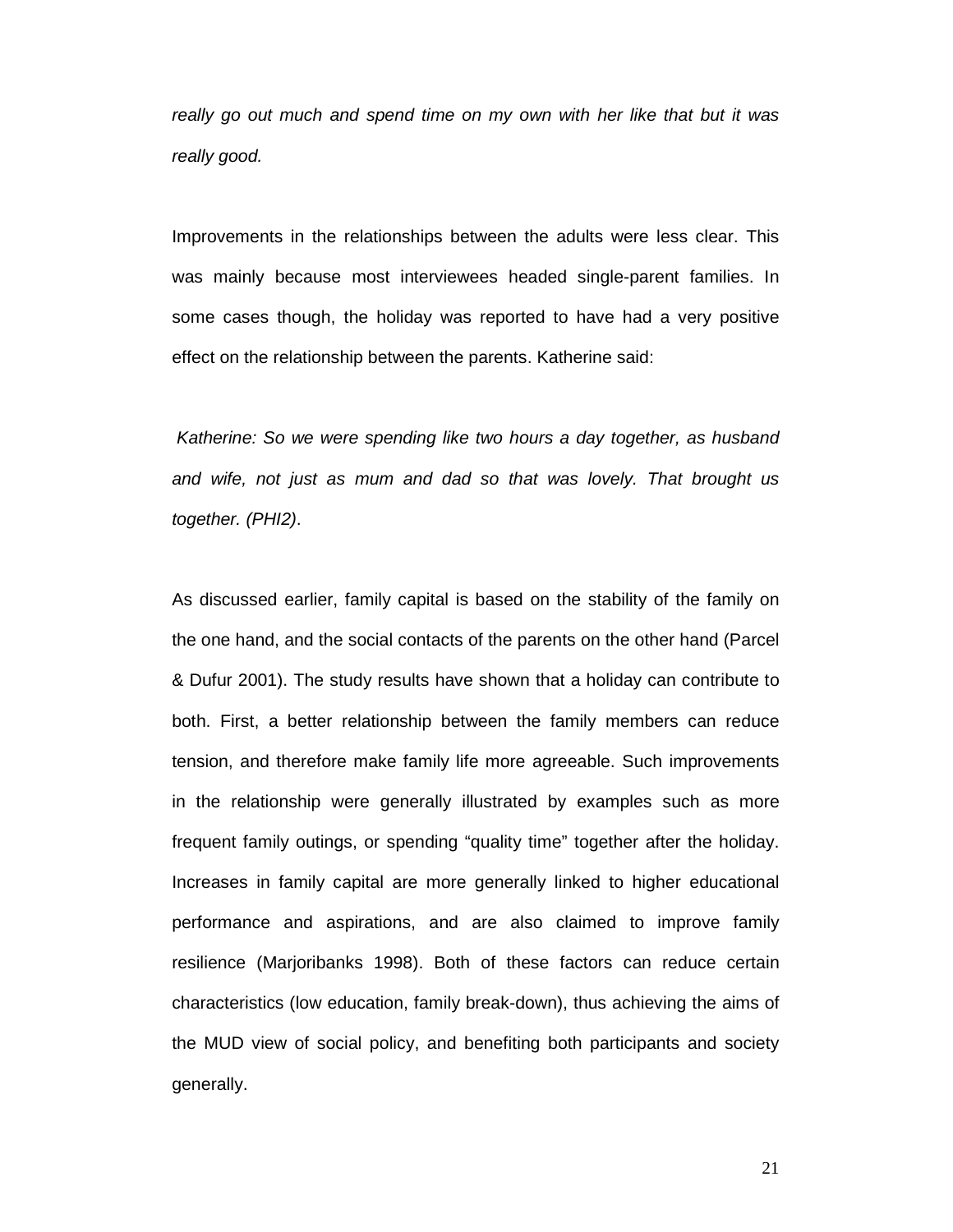Second, the social contacts of the participants were shown to increase - most clearly where the group holidays were concerned. Participants in group holidays mentioned meeting new people as one of the main benefits of the holiday, and often kept in touch with fellow participants after the holiday. Welfare agent Abdul emphasized the role of sharing, talking, and coming together as the great benefit of a group holiday. He also pointed out that participants learnt from each other, which would suggest that the group can act as a new community of practice, as presented in the situated learning theory:

Abdul (WFA): Coming together, sharing, talking… and it is also important because you'll find that people get information more word of mouth than reading. So as people gather together they talk about issues, so they learn something from each other (PHI2)

 Moreover, enlarging social networks contributes not only to family capital, but also to the social capital of individual family members. In the following section, more individual consequences of increased social contact for other areas of life are discussed.

#### Increases in social capital

Portes describes social capital as the ability of actors to secure benefits by virtue of membership in social networks or other social structures (Portes 1998:6). The study findings show that Social Tourism led to increases in the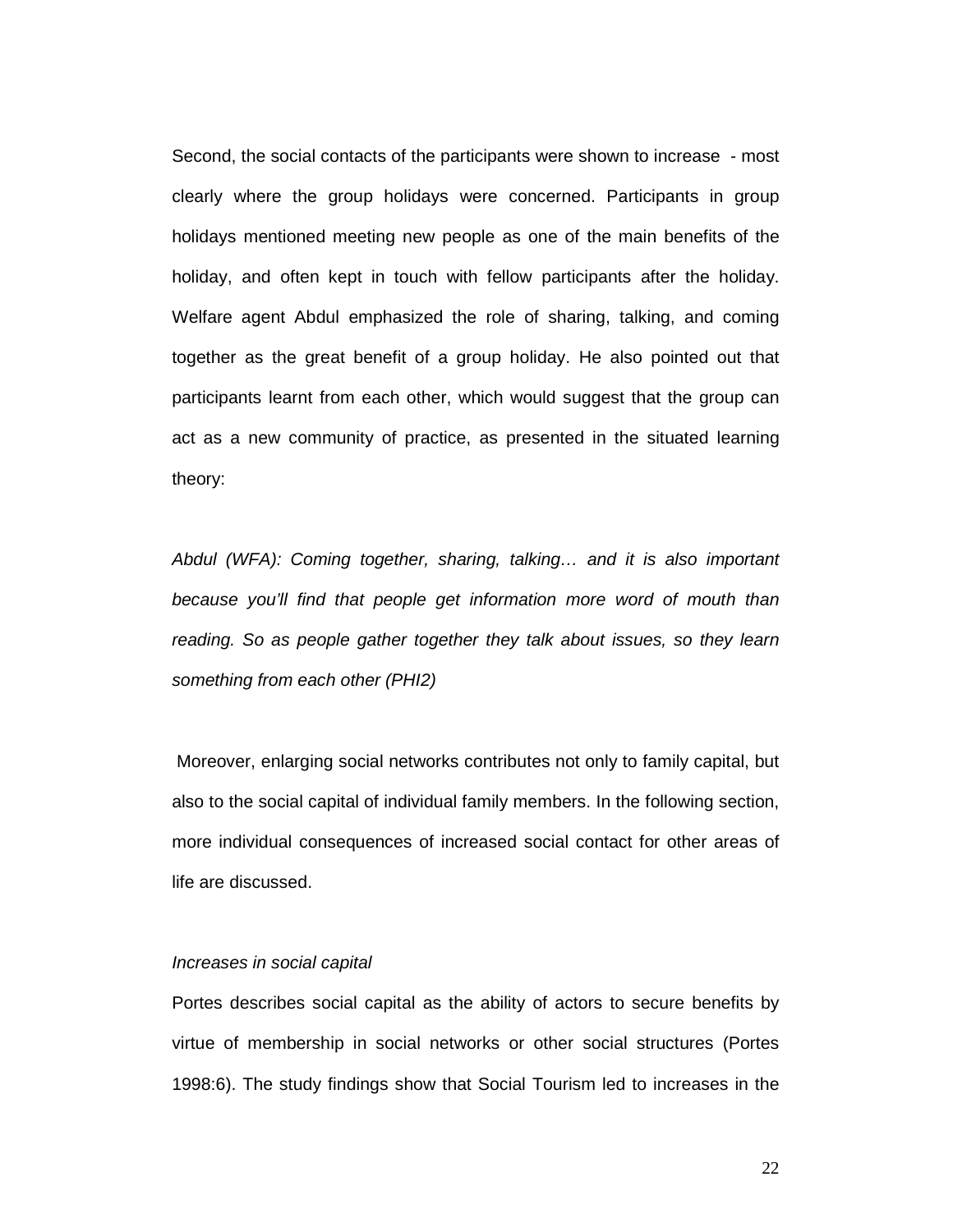social capital of many respondents. This could take a variety of forms, and some holiday types were more effective at improving particular aspects. The following discussion highlights the benefits of Social Tourism for expanding membership into social networks and other social structures. These expanding networks were also found to have impacts on other areas of the participants' lives such as confidence, and attitude to or perspective on life.

#### Social contact

Social isolation was often reported by respondents, and many testified that holidays had led to an expansion of their social networks. This was most noticeable in the case of the group holidays: the respondents often reported that the chance to talk about their problems to people in the same situation was a great benefit of the holiday. For example participants Harry and Anthony both mentioned making new friends, with whom they were aiming to keep in touch. (PHI1).

In the case of individual family holidays, most participants focused on spending time together as a family, resulting in an increase in family capital. Most participants did not build strong personal ties with other holiday makers. However their social capital could increase in other ways. Rather than expanding their membership in social networks, they often increased their involvement in social structures, most commonly the support organization via the welfare agent. In many cases the participants proved more engaged or open to the support program, or more confident in seeking help from the support staff, as this welfare agent describes: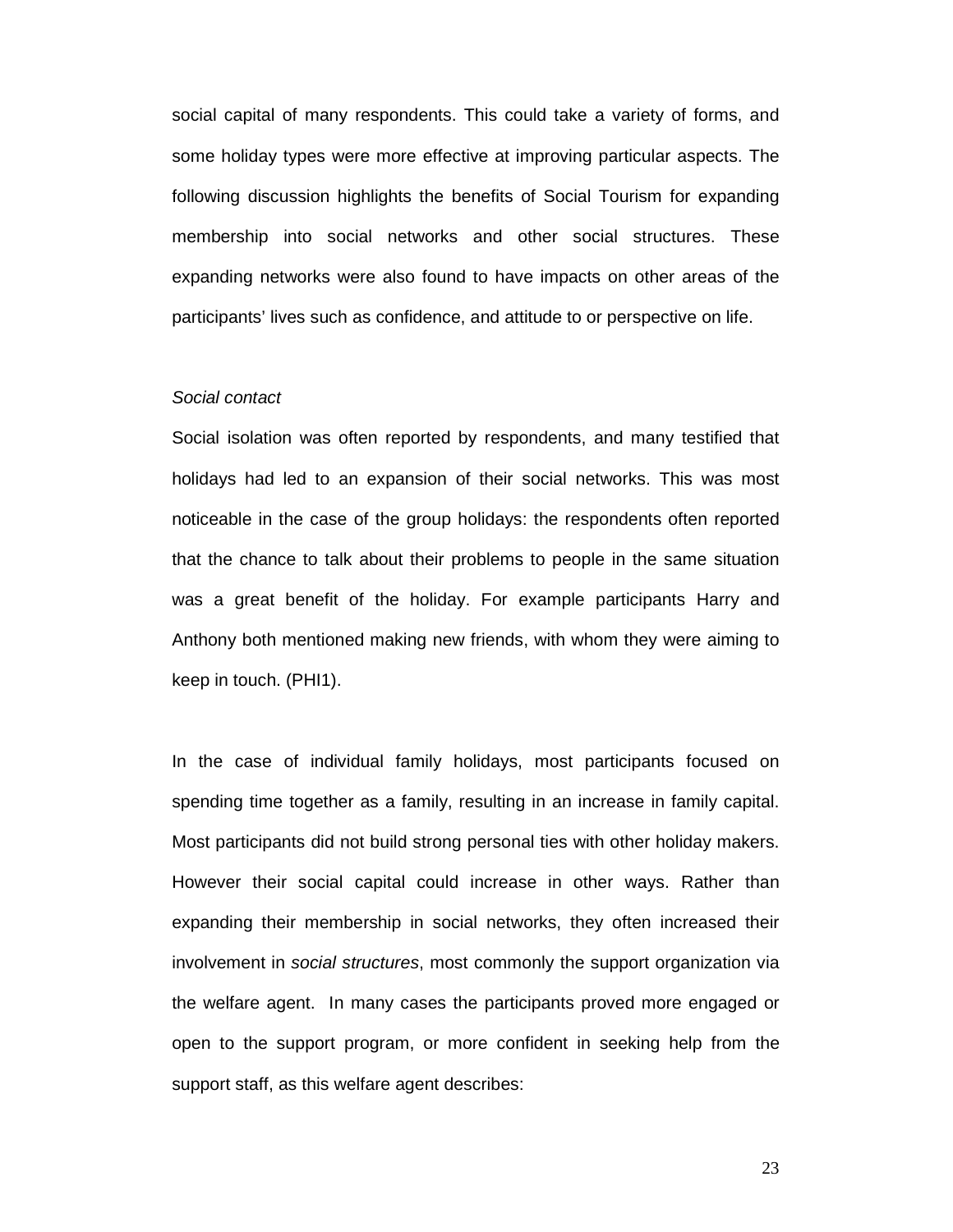Gemma (WFA): Afterwards they might come to a group or they might bring their child to stay and play. They might even not have been confident enough to talk to you before, but then afterwards they are. (PHI2)

# **Confidence**

Gemma's comment indicates how an increase in social contact may lead to a higher level of confidence after the holiday. However the findings overall in this respect were mixed. There were cases where the holiday had been successful and the participants reported an increase in confidence. This applied to the group holidays in all cases, and to the individual holidays when the respondents were generally able to cope. For Katherine, whose son has severe behavioral problems, the individual holiday improved her confidence as a parent (PHI1).

Anne (WFA): Tim's behavior, Katherine was quite concerned about before she went, "what will I do with him when he starts in public". I said "do exactly the same as you are doing now with him", and she has actually got the confidence to take that forward now, if he screams in a supermarket, so what. If she can manage to take this child away and cope with him in front of all these holiday makers, Asda or Tesco's is not a problem. (PHI1)

 When Sandra, a single mother with mental health problems, participated in a group holiday, it led her to try new activities, and do things she would not have done on her own (PHI1).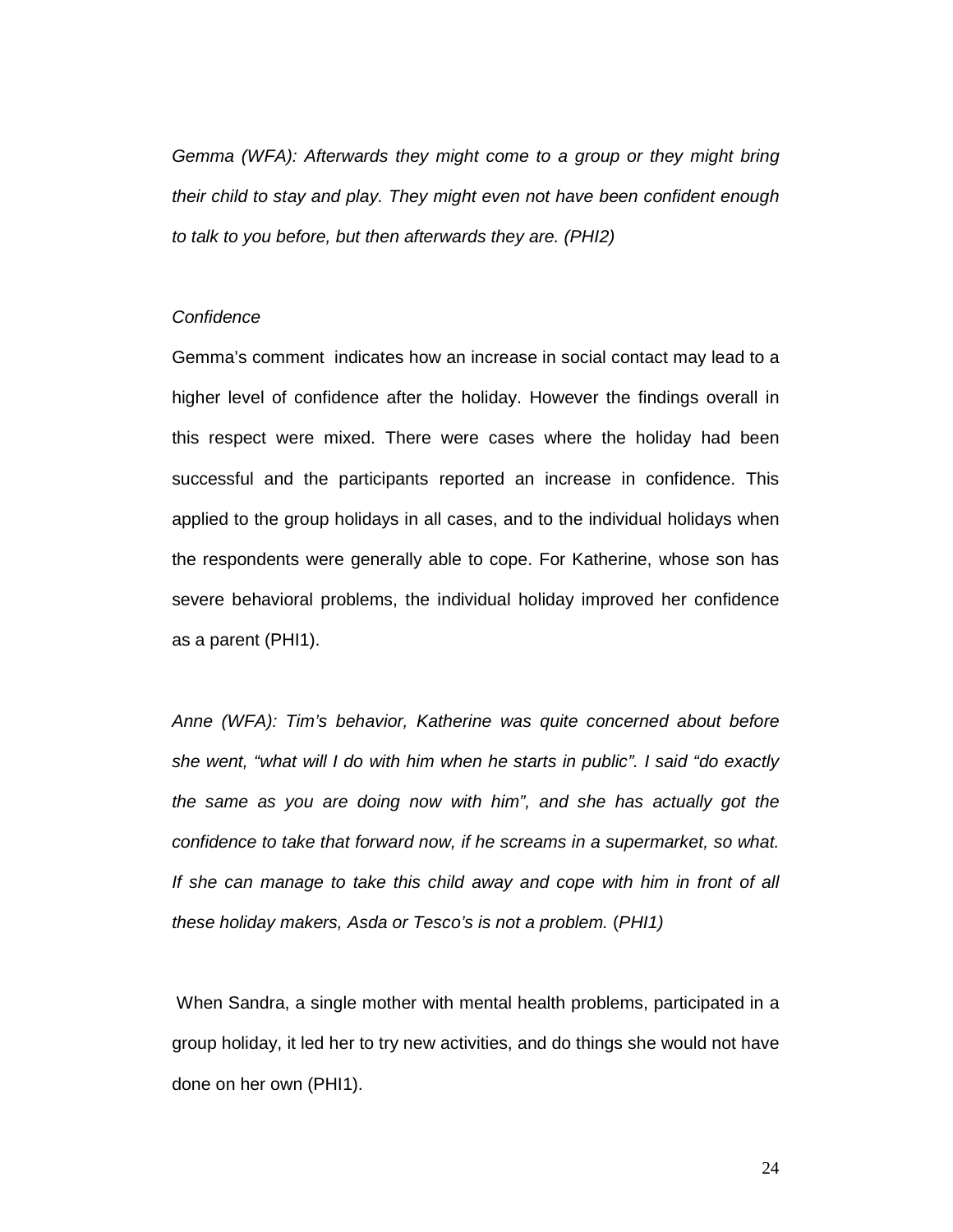Sandra (participant): Also being with other single parents, they are more or less in the same boat, like my little one, you think I am not the only one, everybody else is the same. So that opened my eyes a bit.

Interviewer: And did that give you a bit of strength?

S: More confidence yeah. Because otherwise we would have just sat here and not do anything, so that were quite good. (PHI1)

However, not all respondents experienced these benefits. Some found the holiday very challenging, because of the lack of support, or because of the lack of organized entertainment. This can be linked back to the relationship between the goal difficulty level and performance. In this case the respondents felt over-stimulated or threatened by the difficulties they encountered on the holiday. Rupert was an example of this over-stimulation, he found an individual holiday with three children damaging to his confidence as a parent.

Rupert (participant): It was a nice bit of bonding for them three. But for myself it wasn't really very relaxing. I found it a little hard really. I would have found it easier staying at home, because I have all my equipment and everything here. And there was more to do in the garden here than there was there, you know, for the little ones. (PHI1)

These findings highlight how the holiday type needs to be tailored to the participants to achieve the desired results. Holidays can provide the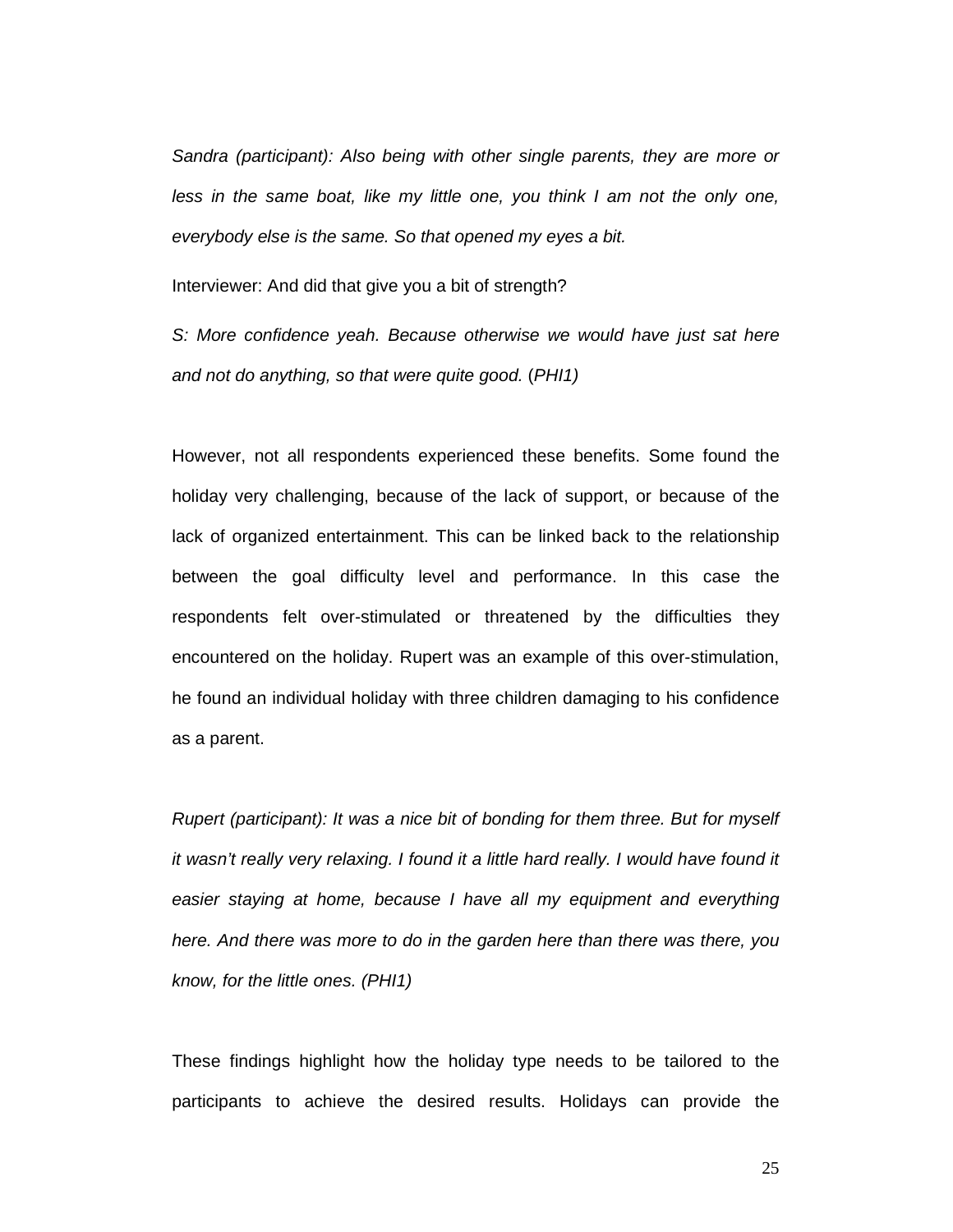participants with learning situations that can potentially change their behavior, but this does not happen automatically. Some participants would have benefited from a higher level of support during the holiday, either in the form of a group holiday or in the form of more organized activities for children and adults. Organized entertainment was often seen as a way to structure the holiday, and many respondents who went on individual holidays expressed a preference for holiday parks where there were plentiful entertainment opportunities..

#### Changing perspectives

Social capital is described as "productive, making possible the achievement of certain ends that in its absence would not be possible" (Coleman 1998:98). This was mainly noticeable in the second round of the research: over 6 months gains in social capital had developed further, and combined with the potential for learning of the holiday, this had resulted in new, additional benefits for about half of the respondents. The holiday, as a potential learning experience, had given many respondents the time to reflect on their lives, and identify areas where a change was desirable. With the help of their new social networks, the support of the social organization and by accessing new information channels, these particular respondents were able to turn motivation into positive changes to their lives.

The research findings made clear that this benefit did not develop immediately, and time to work on changes was often needed. In the first month after the holiday, about half of the participants and welfare agents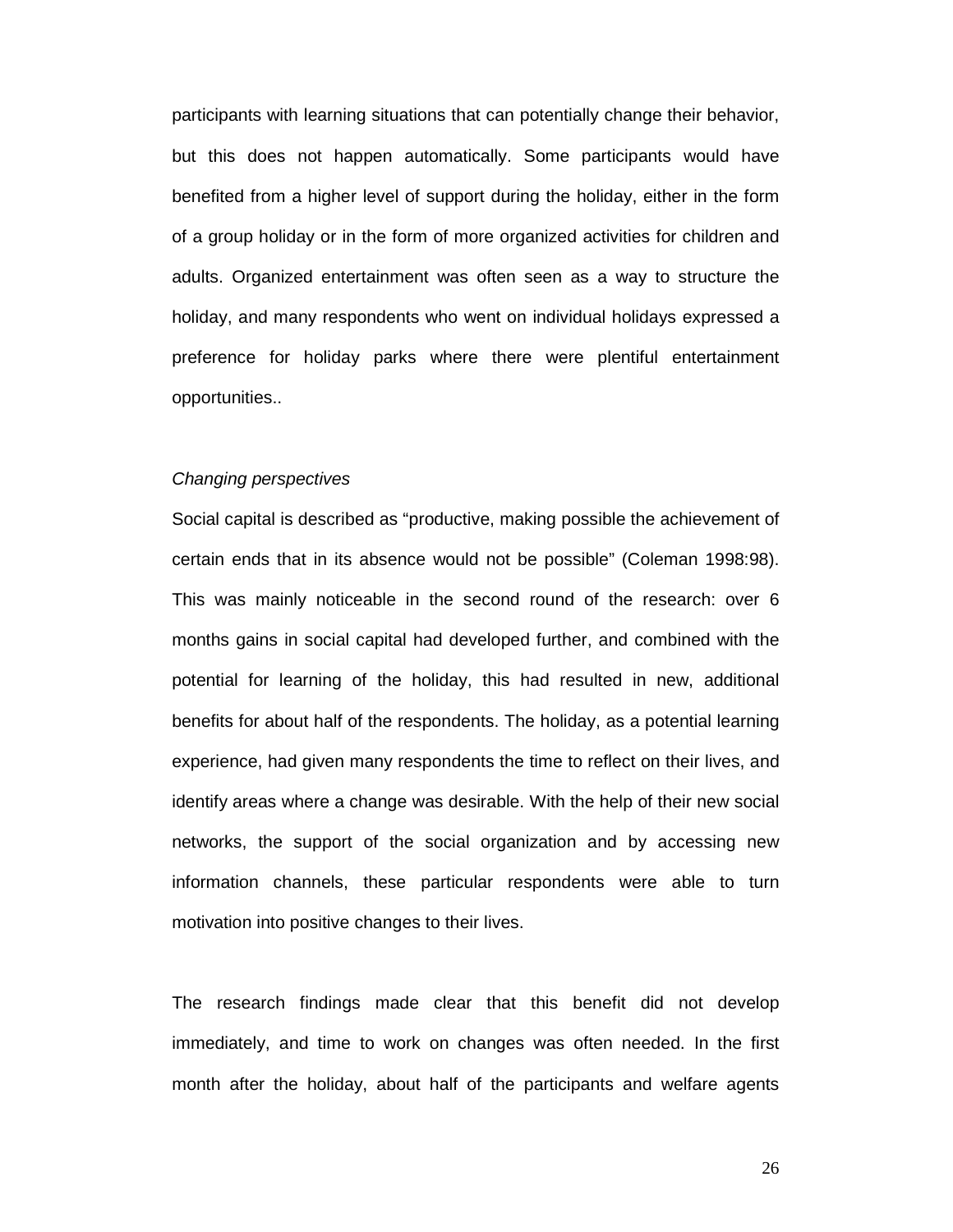described the escape from routine as one of the most important benefits of the holiday. Being able to leave the worries and financial problems at home, and concentrate on more positive things changed the perspective of the participants. Many welfare agents like Aisha and Anne emphasized how the daily worries could make people so focused on them, "they can't see beyond that" (PHI1). Daniel also testified how being away from the unsafe estate where he lives made him free his mind to spend time with his teenage son (PHI1).

Daniel (participant): I wasn't too excited at first, because, where I live, there is a lot of drug users, and I didn't wanna leave me house. The week we were going away there was scaffolding up as well. And I am on the second floor, where nobody gets to, but then they put scaffolding. And I've got a back balcony, so someone could get up the balcony. So that was a weight on me mind. But on the holiday I was more relaxed, and so was me son, he's opened up more, he's telling us what he's doing (PHI1).

This can be linked to the experiential learning theory, where the "experience" stage needs to be followed by generalization for learning to be successful. During the holiday, many participants took time to reflect on their lives, and decided they wanted to make changes in some areas. Many respondents testified that they put these new behaviors into practice while on the holiday (for example, Daniel and his son who communicated more). This development can be the basis for a lasting behavior change, resulting in increased social capital for the individual; or family capital for the family unit.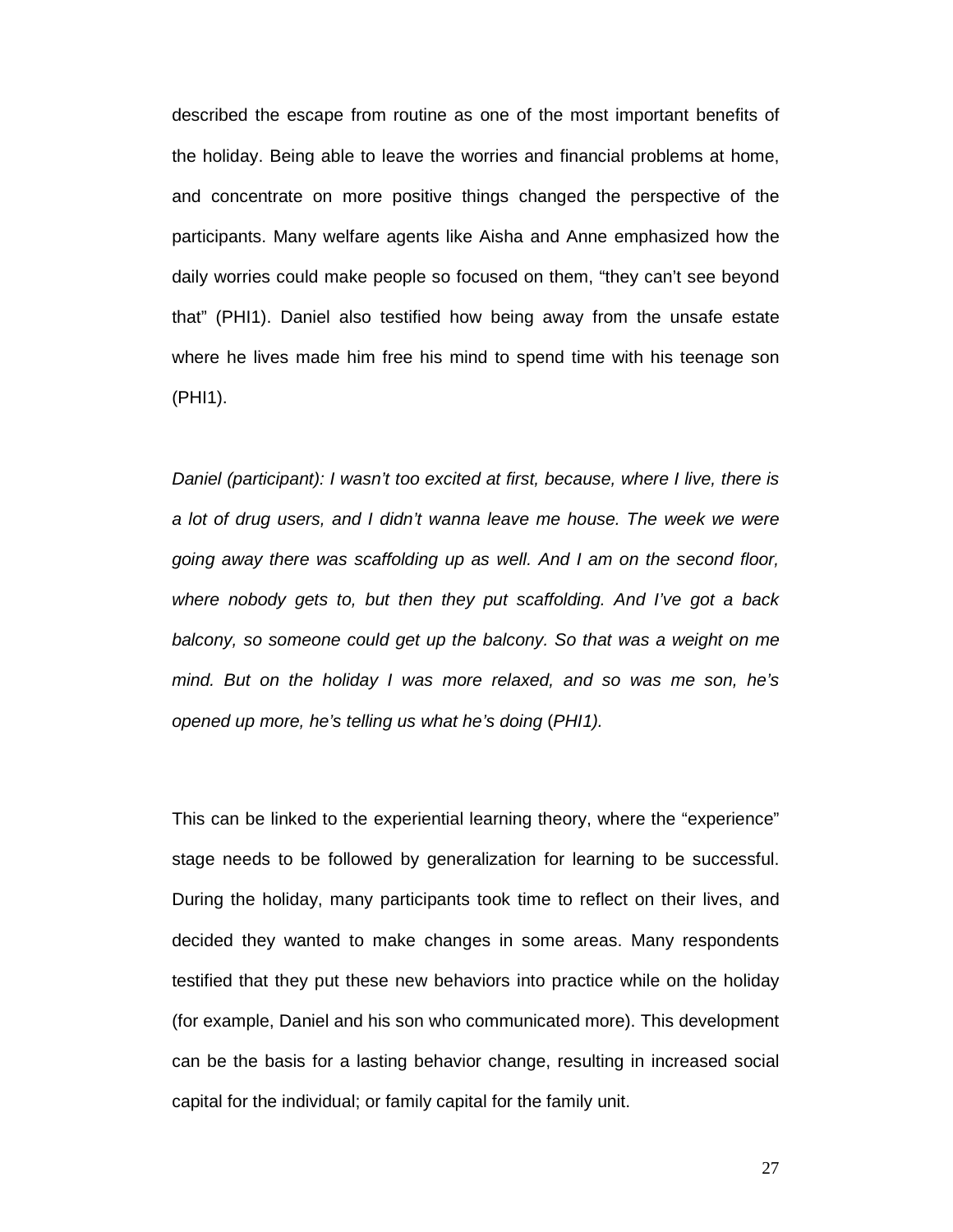In the second round, these results were not only maintained but the examples of behavior change became much more marked. This would indicate that the effects of the holiday need some time to be incorporated into the behavior of the participants. It also became noticeable that support from the WFA was an important factor in this process, and that this support was sought more often after than before the holiday. Most support opportunities were already available before the holiday, but the participants did not take them up until after their holiday. Participants Nancy and Katherine for example became much more involved in their support organizations: they enrolled in a parenting course and sought individual counseling (PHI2). WFA Gemma also highlighted this development:

Gemma (WFA): Afterwards they might come to a group or they might bring their child to stay and play. They might even not have been confident enough to talk to you before, but then afterwards they are. (PHI2)

This more pro-active attitude often coincided with the new outlook on life that had been developed: respondents reported that they had evaluated their life on the holiday, and found a desire to change certain aspects. Many respondents emphasized that the holiday changed their aspirations in life, and how things that seemed out of reach now seemed possible after all. Welfare agent Leanne described the holiday as "a little taste of what it could be like", which motivated some of her clients strongly (PHI2). She linked this to the more active attitude a lot of her clients adopt when granted the holiday.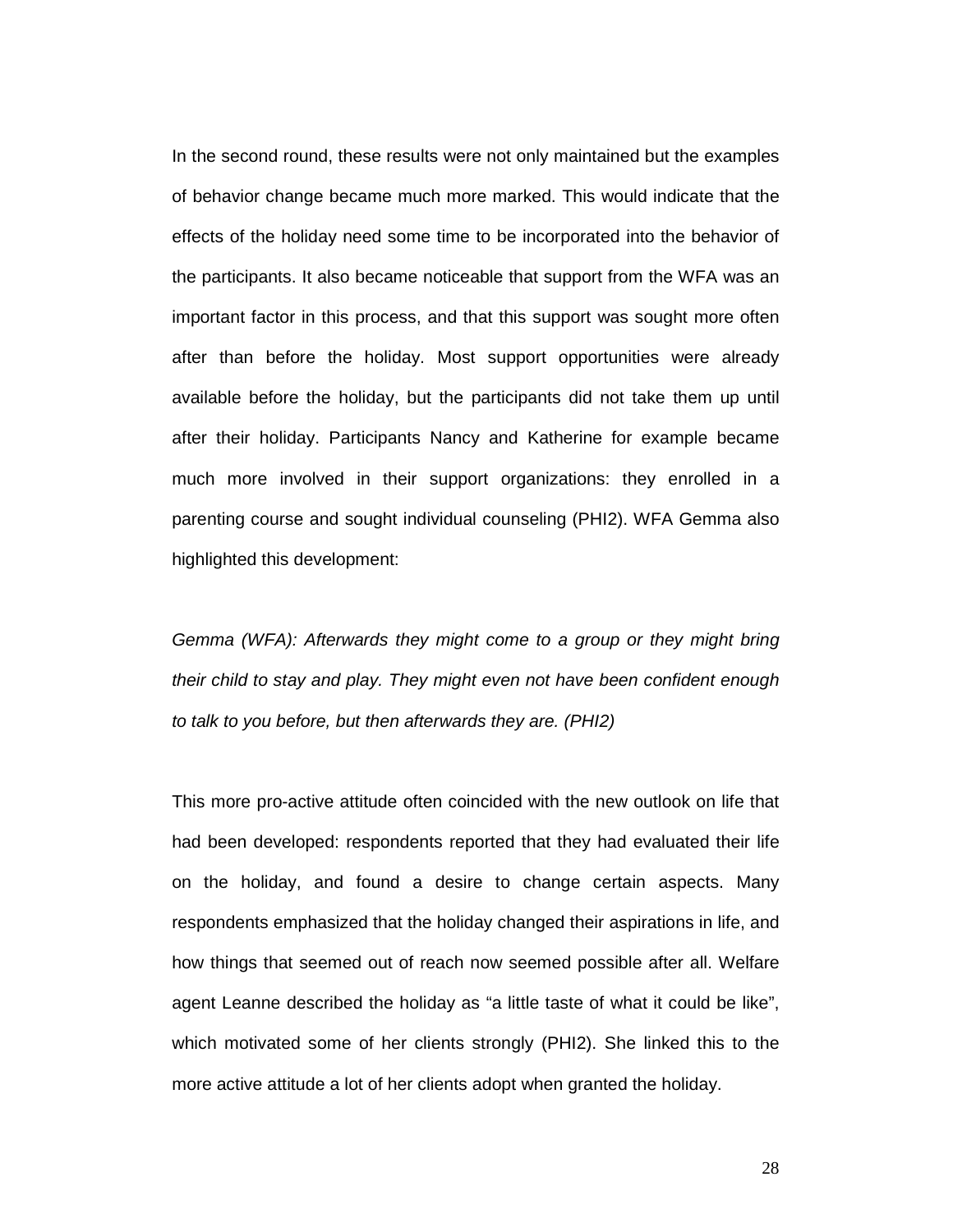Leanne (WFA): You've got to book the holiday. And in an area like this, people are not used to doing things like that, they are used to having everything done for them. They go to the Social if they run out of money, they go to Social Services saying "my washing machine has cracked up, you've got to get me a new one". They are not used to having a look around and finding the best buy and saving up for it. (PHI2)

It was found that in the cases where the participants received adequate support, for example from their welfare agents, the behavior change sought was mostly achieved. Examples are the two respondents who were in work, who both changed jobs (Rachel and Kloey, PHI2). One decided to look for a more flexible job, so she could spend more time with her autistic son; the other left her job and opened her own market stall. Three respondents changed their views on debt and money (Katherine, Nancy and Carry – PHI2), and started budgeting better.

Anne (WFA): I know [Katherine] had terrible trouble the year before last at Christmas time, she had no money, she was depressed. But this year seems to have been a complete turn-around, they have budgeted, it wasn't huge amounts, but budgeting for the holiday has started the ball rolling with them. (PHI2)

## **DISCUSSION**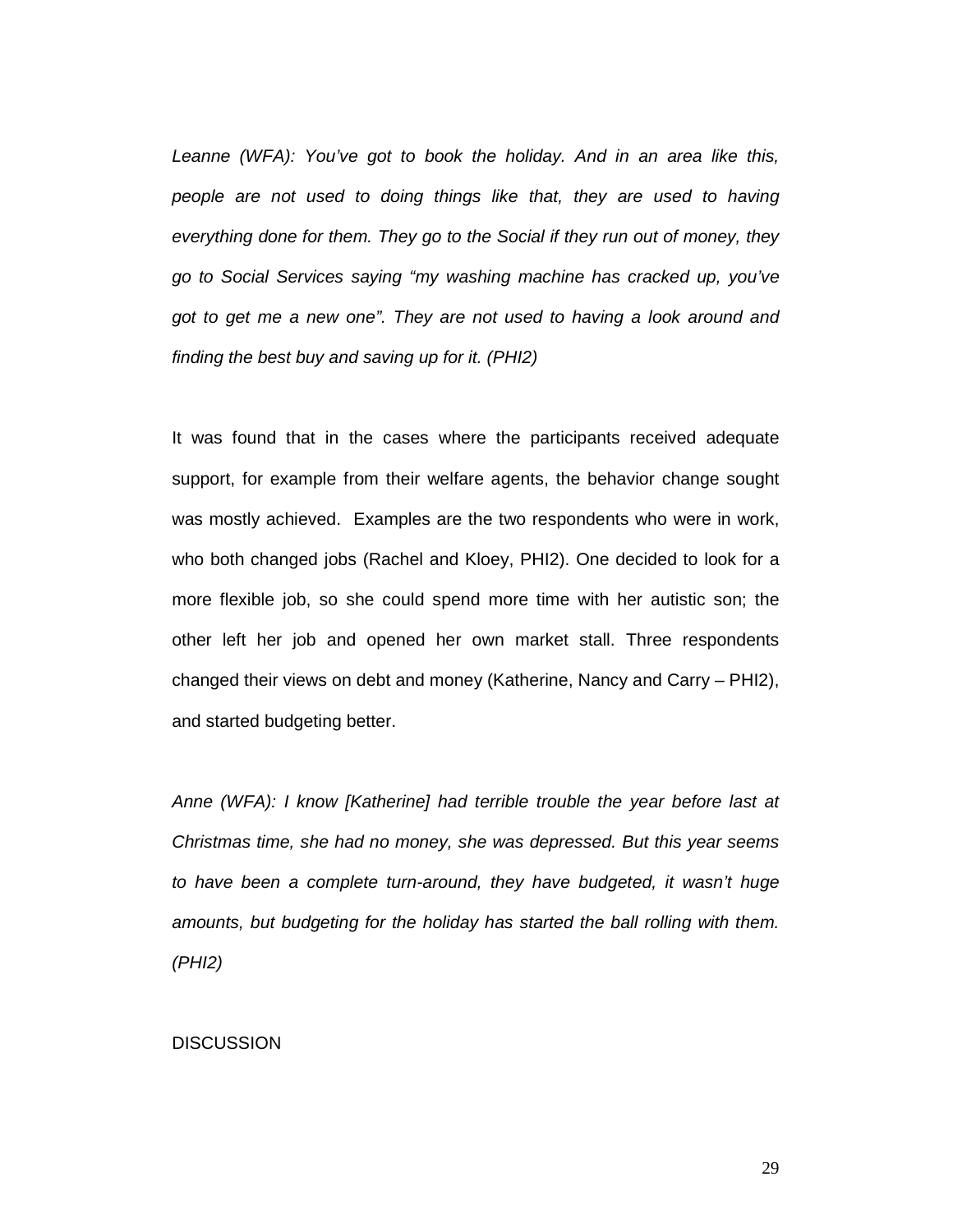These findings generally show that Social Tourism can facilitate considerable changes in the lives of the participants. Although these changes may seem small, for the participants they were often fundamental and a stepping stone for further development. The changes were achieved for a relatively modest investment in terms of time and money: the participants often only went away for a week, to fairly basic accommodation in holiday parks during the low season. Social Tourism was reported by the majority of respondents to have positively affected one or more areas of daily life after the holiday; these are discussed below. The first area was the family capital of the respondents - the relationships between the family members and their resilience when faced with adversity. This benefit was reported by most of participants, in the short term and in the medium term. Both adults and children benefited from an increase in family capital, which could encourage the adults to change parenting techniques and encourage a more active lifestyle for the family (for example, going out more). For the children this could lead to better behavior both at home and at school.

The second area of improvement was an increase in the social capital of the respondents, or an increase in the valuable relations between the individual and the world surrounding him or her. This was reported by most of the respondents in the short term, and about half of the respondents achieved beneficial behavior changes in the medium term. Ways in which an increase in social capital can manifest itself include improvements in self-confidence, extension of support networks, new ways of prioritizing duties, changes in work circumstances, and better budgeting skills.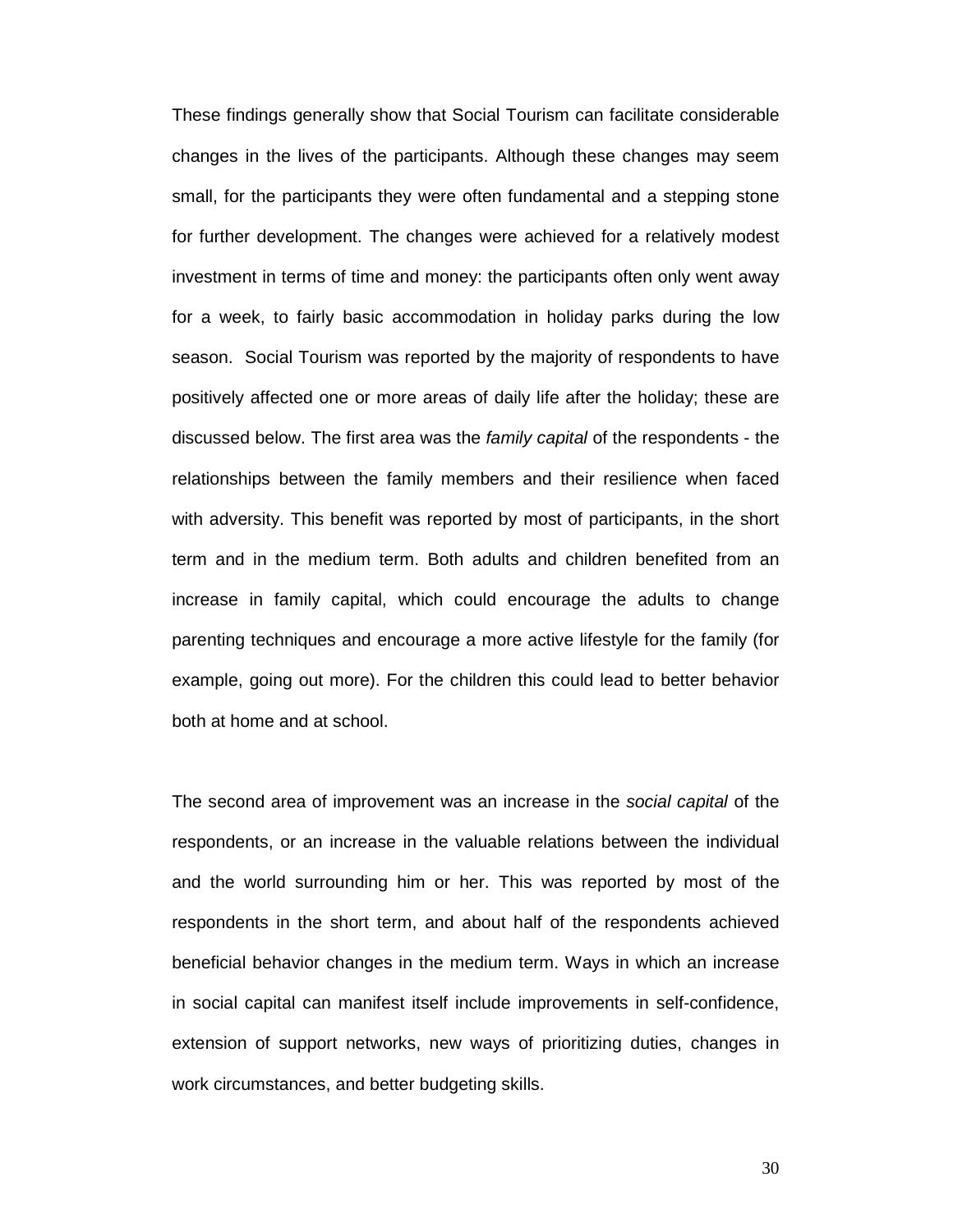The most important factor for a successful holiday was not the holiday type, but the level of support for the participant. Very independent families who could cope well on their own generally reported benefits from an individual family holiday. Families who found it harder to cope usually found individual holidays challenging, and that could have negative effects on their confidence. These families benefited from having additional support on the holiday, either in the form of a family member and organized entertainment, or in the form of a group holiday.

During the holiday, appropriate support is needed so that the opportunities for encountering new situations and reflecting on them are optimized. The level of support deemed "appropriate" depends on the independence and ability to cope of the participants: some participants will require no support at all and prefer to go on holiday alone, whereas other families might find this too challenging and will prefer extra support. This support could be provided by the holiday provider (for example through childcare facilities, organized forms of entertainment), or by the supporting organization and the welfare agent (in the case of group holidays). What is appropriate will depend on the family: if the welfare agent suspects the parents need support to improve their family relations, the imposed structure of a group holiday, with group activities with adults and children, may be beneficial.

Appropriate support is also important after the holiday. It was found that after the holiday, appropriate support needs to be given to allow new motivations to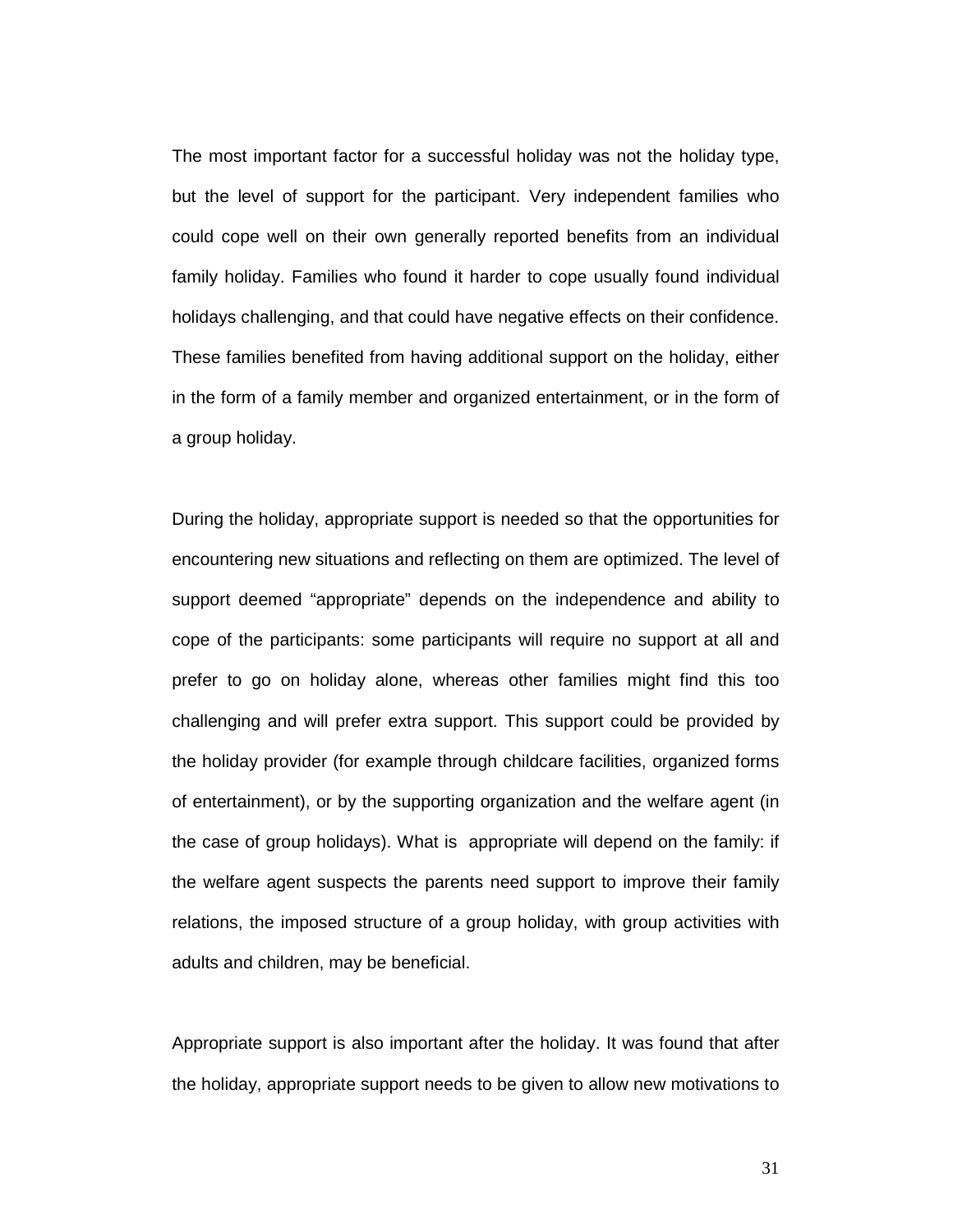be embedded as changed behaviors. If the holiday has given the participants the chance to reflect on their life and make generalizations about what they would like to change, support may still be needed to implement changes. The welfare agent normally has the necessary knowledge to support the participant after their return home.

Increasing social and family capital has social as well as individual benefits; it also has financial implications. An average holiday with the Family Holiday Association costs approximately \$1200 (for all family members). This investment can reduce certain costs society bears. Some of these are direct costs such as reduction in healthcare costs – three respondents in this study reported that they stopped taking medication for stress-related illnesses, for example. More common are reductions in indirect or opportunity costs. For example, the holidays proved able to reduce problems such as low selfesteem and bad family relationships. This in turn helps address mental health problems like depression, or improves the chance of finding employment, thus making individuals more independent from state income support. Holidays can also be seen as a complementary or alternative form of intervention to others that are more expensive. In 2003, the cost of a parenting class in the UK was estimated at \$1500 per person (http://www.publications.parliament.uk). The cost of the average social holiday, for a whole family, is thus \$300 less. This does not mean Social Tourism can replace other initiatives fully, but the holiday could increase uptake of the necessary support, and reduce reliance on other services. Moreover, Social Tourism has the potential not only to increase family capital,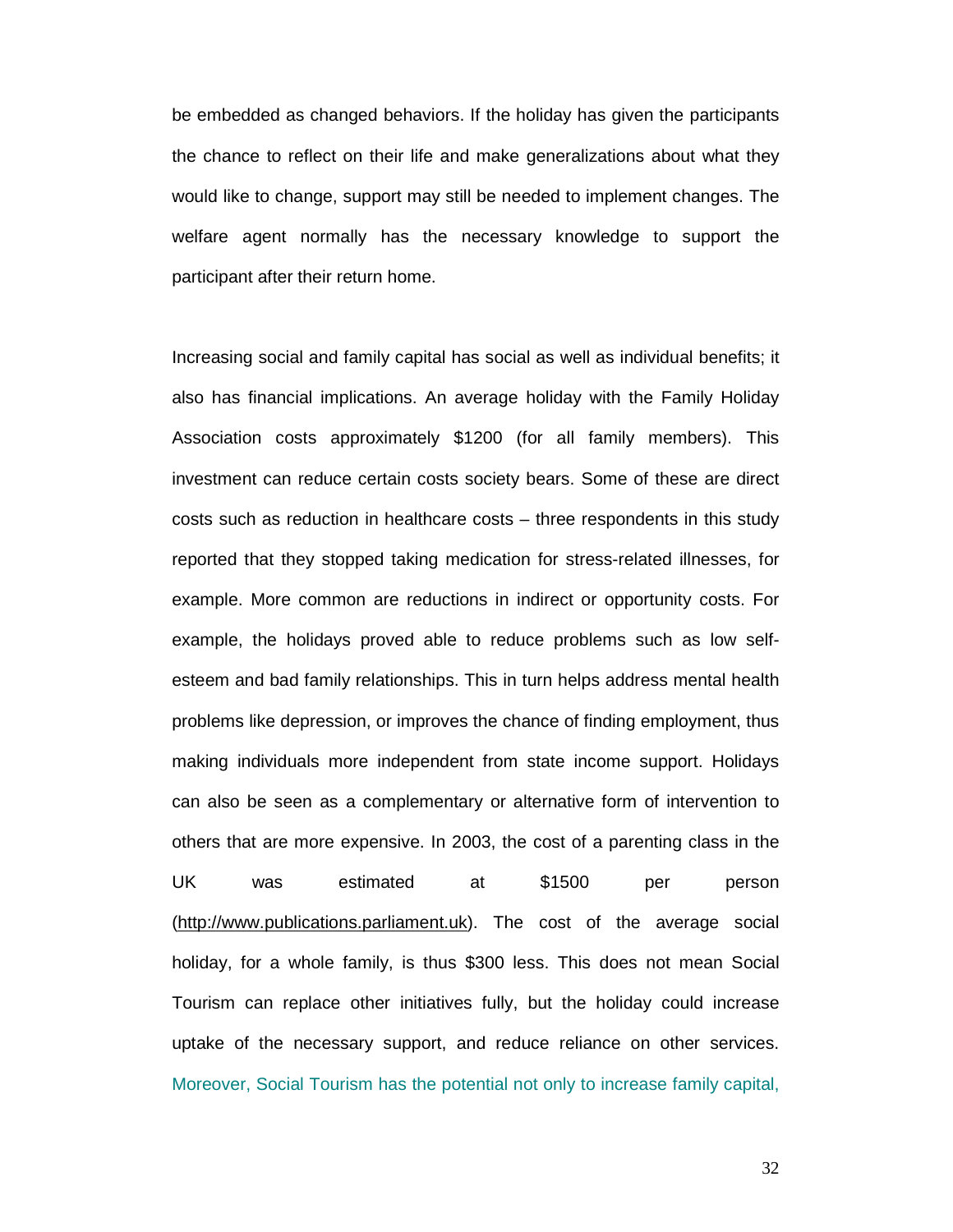but also the social capital of the individual family members. This can also improve the reach and effectiveness of support services, which are often available but do not always reach those most in need of them (SEU 2004:6).

### **CONCLUSION**

This study examined the value of Social Tourism for low-income groups, in terms of the benefits it can bring both in the short term and in the medium term. It has shown that for a modest investment in terms of time and money, holidays can facilitate significant increases in social and family capital for the participants (in terms of family relations, confidence, social network and a changed perspective on life). It has also highlighted new aspects of the social effects of tourism, and has linked tourism to unintended learning opportunities. It has shown the potential of tourism as a part of social policy: not only because of the inherent benefits of the holiday, but also as a support for the success of other, existing interventions. It has been shown that tourism can be seen as potentially cost-effective. The findings have policy as well as research implications.

The research findings highlight the meaningful role tourism can play in social policy. Perceiving tourism as a potential catalyst of social benefits, on the level of the individual, the family and through them society, goes against its typical depiction as a frivolous and hedonist activity. Tourism already plays this role in several countries and regions of mainland Europe, where its benefits have been recognized by the European Union (EESC 2006).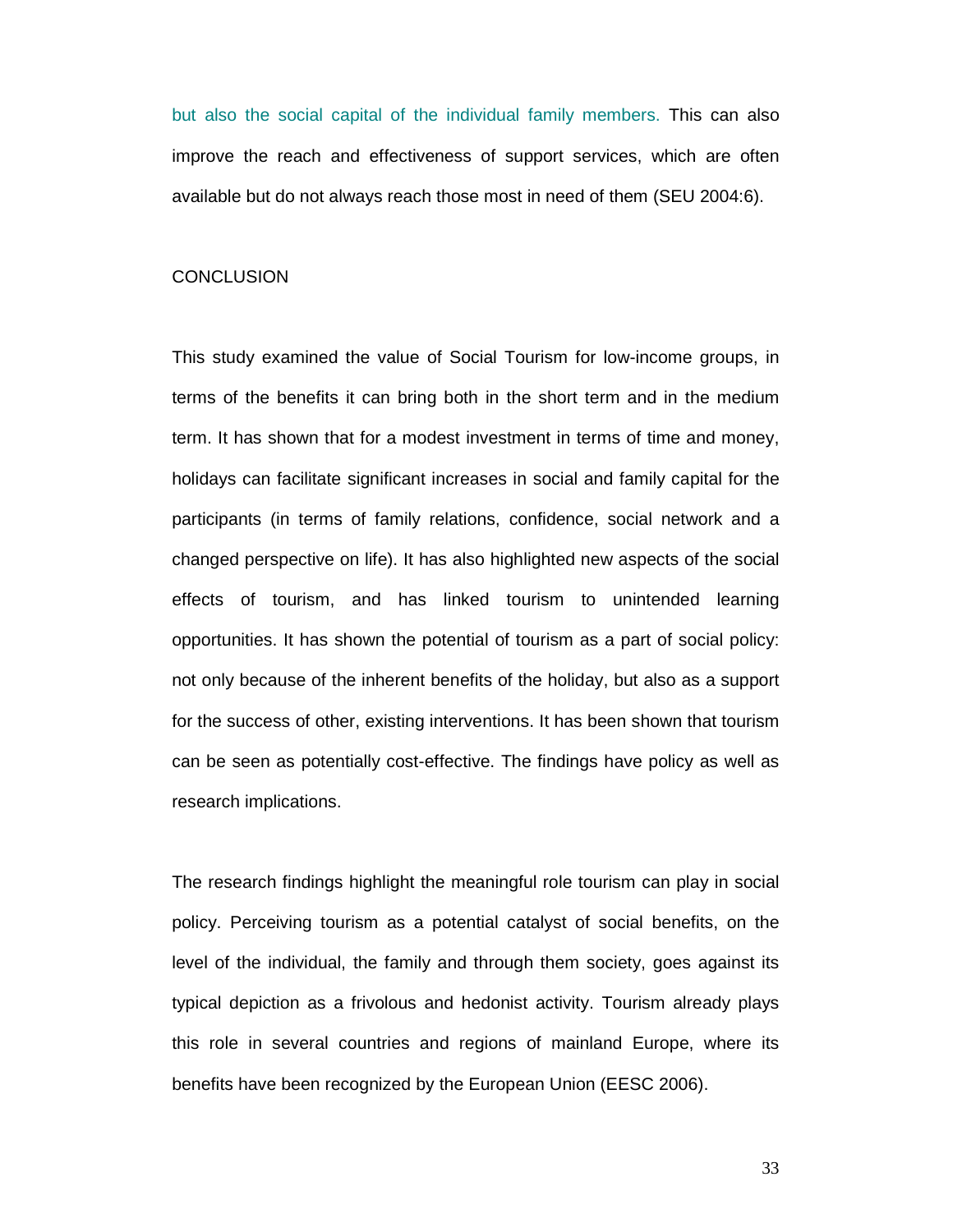The implications for the way in which Social Tourism is provided focus on the need for adequate support to participants during and after the holiday. The role of the welfare agent is crucial, both in helping to choose a suitable holiday and in supporting the family after their return. This has management implications. Making the most of Social Tourism can be an intensive process that can stretch over many months, from booking the holiday to supporting the participants upon their return. This is outside the normal role of many welfare agents so that the necessary time is not always available. Welfare agents also need to be able to be very flexible in the support they offer. The areas participants might want to improve can range from family development to career change, and may fall outside the area the organization usually works in. Some welfare agents in the study were able to provide this flexible support, others were not able to do so because of time constraints or lack of human and financial resources. Social Tourism will not provide the same benefits automatically for every participant, so welfare agents need to be aware of their role in the process and how they can influence outcomes – and must be trained and resourced to do so.

Many routes for further research are still open. Firstly, future research opportunities exist in the area of the effects of Social Tourism on participants. This study has aimed to offer a short and medium term perspective of Social Tourism benefits, but a longitudinal study is needed to show its long-term implications. Another area of research is the type of participant. This study has shown great similarities between the potential benefits of Social Tourism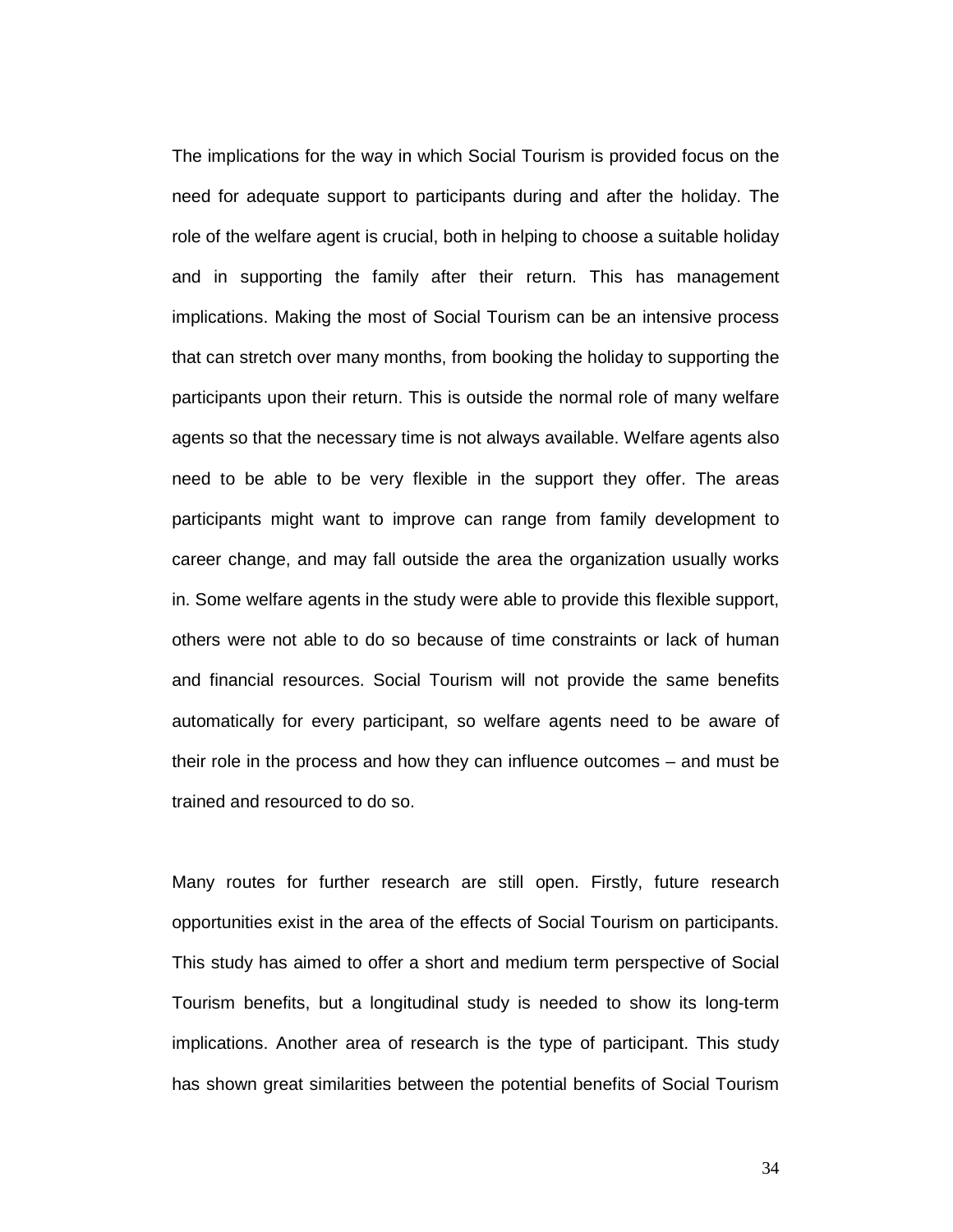for different target groups, for example single parents, families with disabled children, asylum seekers, and victims of domestic violence. However social holidays might have more or different benefits on particular social subgroups. An example of a potential research topic is Social Tourism for older people, examining if holidays can improve autonomy at an older age.

Secondly, research is needed to design a model of successful and costeffective provision. One focus is management, involving research with the welfare agents and Social Tourism providers to identify, codify and disseminate good practice. Another is comparing Social Tourism with other forms of intervention in terms of cost and effectiveness For example, results of formal parenting classes and the experiential learning of parenting skills during the holiday could be compared.

Thirdly, opinion research is needed to highlight public attitudes towards government funding of Social Tourism, since Social Tourism may be seen simply as a 'reward' for deviant behavior of the moral underclass or for groups that do not contribute greatly to society. It is unusual to see holidays as a potential learning process and an incentive to change behavior, and this perspective may contradict current widespread views of holidays as a reward for hard work. Although in many countries in mainland Europe there seems to be a high public acceptance of Social Tourism as a part of social policy, this is less likely to be the case in countries like the US and the UK, unless much more evidence can be shown of the wider benefits for society.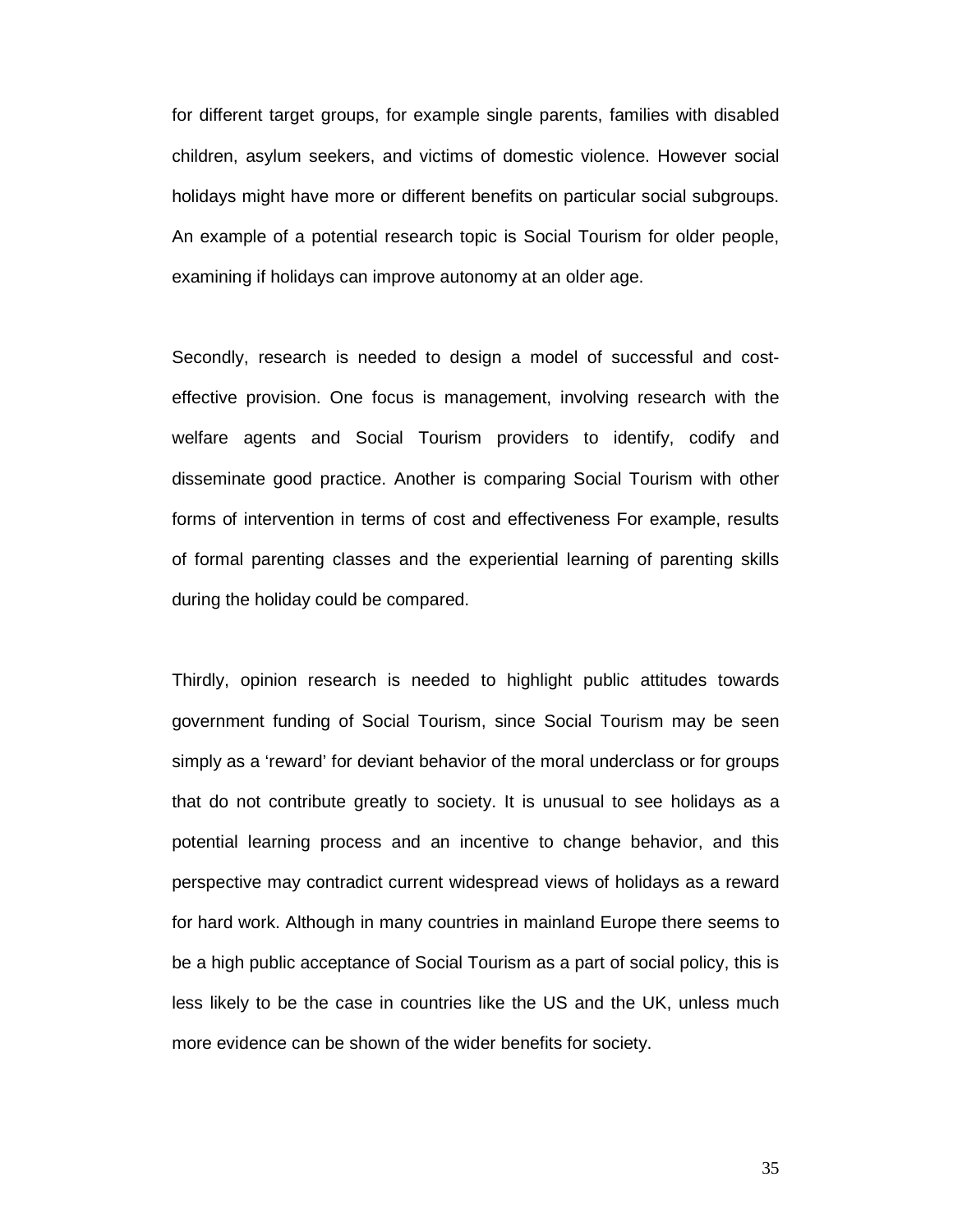# REFERENCES

Argyris, C., and D. Schön.

1978 Reasoning, Learning and Action. San Francisco: Jossey-Bass.

Baron, S., J. Field, and T. Schuller.

2000 Social Capital, Critical Perspectives. Oxford: Oxford University Press.

Barr, S.

2007 Factors Influencing Environmental Attitudes and Behaviors.

Environment and Behavior 39:435-472.

Belsey, M.

2003 AIDS and the Family. United Nations Department of Economic and Social Affairs.

<http://www.un.org/esa/socdev/family/Publications/PubFrame.htm>

Boydell, T.

1976 Experiential Learning. Manchester: Manchester Monographs.

Coleman, J.

1998 Social Capital in the Creation of Human Capital, The American Journal

of Sociology 94:95-120.

Department for Culture, Media and Sport.

1999 Tomorrow's Tourism. London: DCMS.

2004 Tomorrow's Tourism today. London: DCMS.

European Economic and Social Committee.

2006 Opinion of the European Economic and Social committee on Social

Tourism in Europe. Brussels: EESC.

Hunziker, W.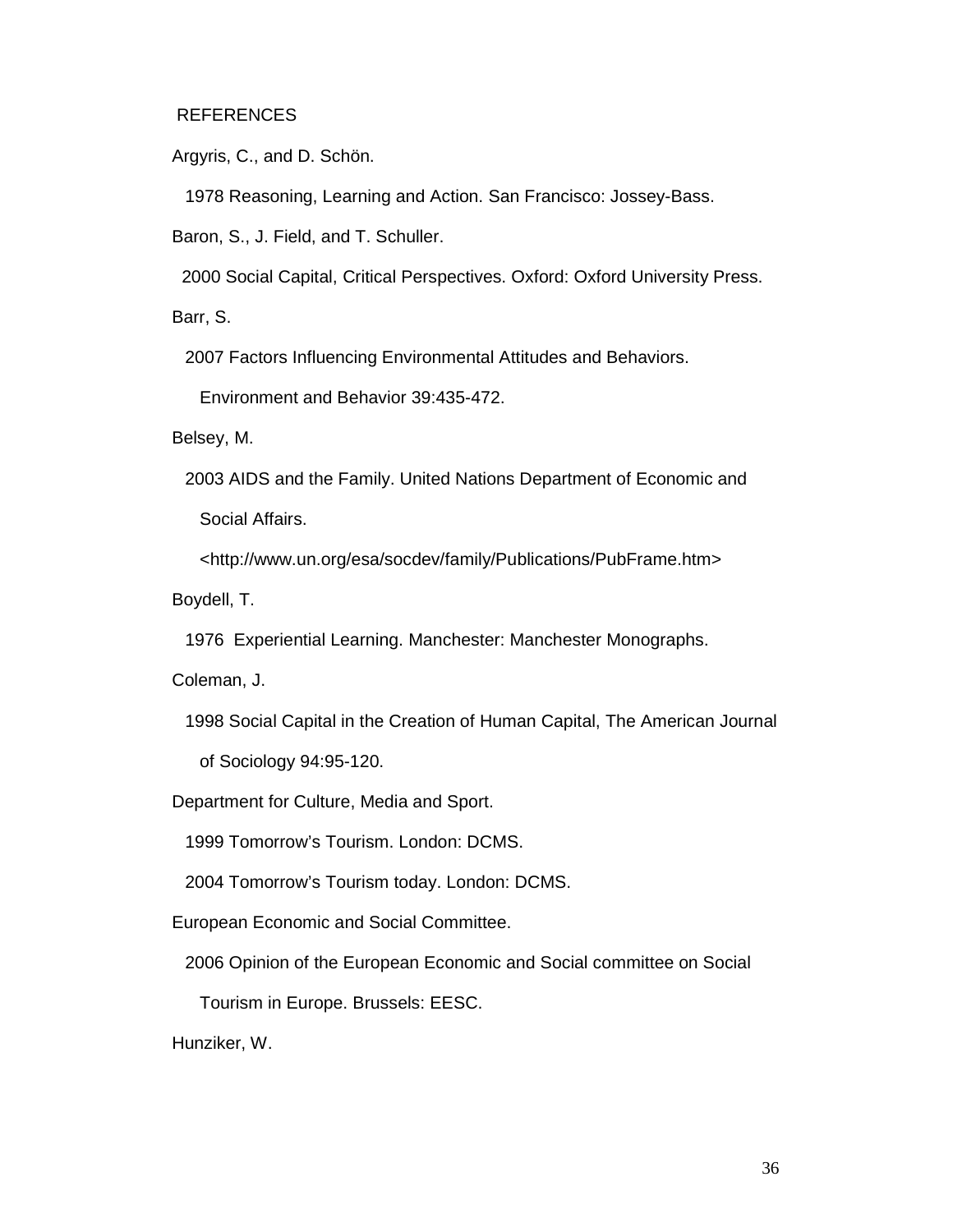1951 Social Tourism: Its Nature and Problems. No Place: International

Tourists Alliance Scientific Commission.

Johnson, C.

2001 A Survey of Current Research on Online Communities of Practice.

Internet and Higher Education, 4:45-60.

Lave, J., and E. Wenger.

1991 Situated Learning. Legitimate Peripheral Participation. Cambridge:

Cambridge University Press.

Lesser, E., and J. Storck.

2001 Communities of Practice and Organizational Performance. IBM

Systems Journal 40(4):831-841.

Levitas, R.

1998 The Inclusive society? Social Exclusion and New Labour. Basingstoke:

Palgrave.

Marjoribanks, K.

1998 Family Capital, Children's Individual Attributes, and Adolescents'

Aspirations. The Journal of Psychology 132(2): 328-336.

2002. Family and School Capital: Towards a Context Theory of Students'

School Outcomes. Dordrecht: Kluwer Academic Publishers.

Minnaert, L., R. Maitland, and G. Miller.

2007 Social Tourism and its Ethical Foundations. Tourism Culture &

Communication 7:7-17.

Mitchell, R.

 1998 Learning Through Play and Pleasure Travel: Using Play Literature to Enhance Research into Touristic Learning, Current Issues in Tourism,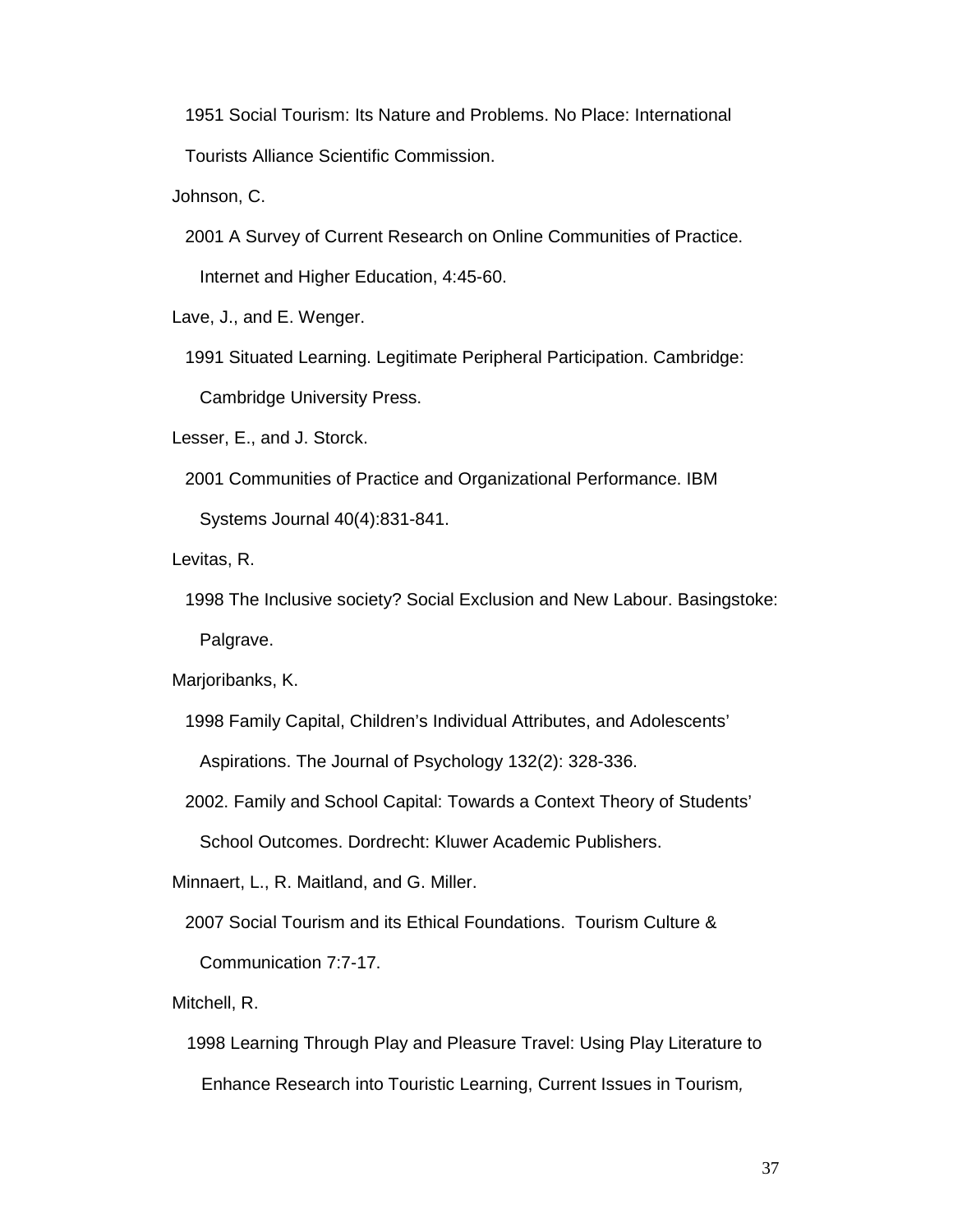1(2):176-188.

Nickson D., C. Warhurst , and E. Dutton.

2004 Aesthetic Labour and the Policy-Making Agenda, Glasgow: SCER.

Offer, A.

2006 The Challenge of Affluence, Oxford: Oxford University Press.

Portes A.

1998 Social Capital: Its Origins and Applications in Modern Sociology.

Annual Review of Sociology, 24:1-24.

Rawsthorne, L., and A. Elliott.

1999 Achievement Goals and Intrinsic Motivation. Personality and Social Psychology Review 3(4):326-344.

Parcel, T., and M. Dufur.

2001 Capital at Home and at School: Effects on Student Achievement.

Social Forces 79(3):881-912.

Page, S.

2002 Urban tourism; evaluating tourists' experience of urban places. In The

Tourist Experience, C. Ryan ed., pp112-136. London: Continuum.

Pettigrew, A.

1990 Longitudinal Field Research on Change: Theory and Practice.

Organization Science, 1(3):267-292.

Putnam, R.

2000 Bowling Alone. New York: Simon & Chuster.

Swartz, D., and V. Zolberg.

2005 After Bourdieu: Influence, Critique, Elaboration. Dordrecht: Springer Science and Business.